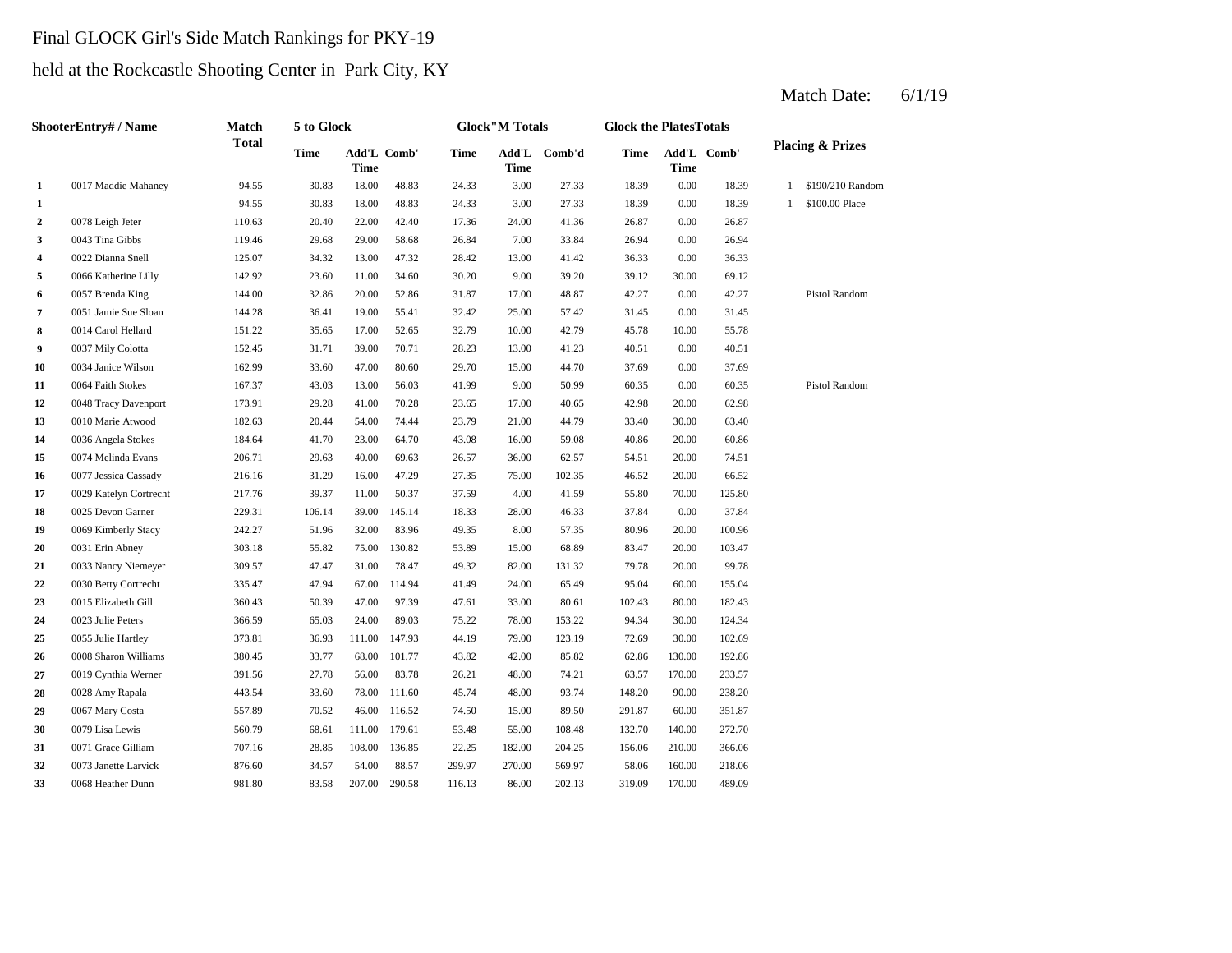#### Final Pocket GLOCK Rankings for the PKY-19

### held at the Rockcastle Shooting Center in Park City, KY

#### **1** 1.00 1.00 **1.00** 1.00 **1.00 1.00 1.00 1.00 1.00 1.00 1.00 1.00 1.00 1.00 1.00** 2 d021 Fred King\* 46.45  $12.02$   $1.00$   $13.02$   $10.97$   $4.00$   $14.97$   $18.46$ **3** 5.00 18.09 0040 Michael Miyaji\* 50.90 12.39 4.00 16.39 11.42 16.42 0.00 18.09 Pistol Random **3** 50.90 **12.39** 4.00 **16.39 11.42** 5.00 **16.42 18.09 4** 0.00 19.97 0020 Jim Montgomery\* 53.14 12.86 0.00 12.86 10.31 10.31 10.00 29.97 **5** 1.00 17.46 0060 Matthew Peninger\* 53.40 12.90 1.00 13.90 11.04 12.04 10.00 27.46 **6** 0044 Jeremy Kifer\* 55.43 12.38 5.00 17.38 12.02 4.00 16.02 22.03 0.00 22.03 **7** 3.00 **Frank Cassady\* III** 60.48 12.50 3.00 12.50 12.96 3.00 15.96 22.02 10.00 32.02 **8** 0.00 18.31 **17.12** 1.00 2.2.88 1.81 1.31 1.12 1.12 1.12 1.13.31 1.12 1.13.31 1.13.31 2.2.88 0.00 2.2.88 **9** 8.00 18 Steve Farmer\* 63.54 13.14 10.00 23.14 10.79 8.00 18.79 21.61 **10** 0062 Jackie Graham 74.27 13.82 7.00 20.82 15.05 1.00 16.05 27.40 10.00 37.40 \$50.00 Random **10** 16.05 **1.00 16.05 1.4.27 13.82 1.00 1.00 1.00 16.05 1.40 1.40 1.40 1.40 1.40 1.40 1.40 1.40 1.40 1.40 1.40 1.40 1.40 1.40 1.40 1.40 1.40 1.40 1.40 1.40 1.40 1. 11** 3.00 28.04 0056 Christopher Digges\* 74.70 18.15 3.00 21.15 22.51 25.51 0.00 28.04 **12** 0024 Randal Roberts\* 76.55 10.96 6.00 16.96 10.91 1.00 11.91 17.68 30.00 47.68 **13** 0052 Joseph Emerick 77.21 15.43 11.00 26.43 13.47 11.00 24.47 26.31 0.00 26.31 2 \$100.00 Place **14** 0075 Bryan Hemmelgarn\* 78.00 16.30 8.00 24.30 14.99 1.00 15.99 37.71 0.00 37.71 **15** 1.00 **11 Ronald Adams 18.85 1.78 1.00 22.78 1.03 1.00 20.33 25.74 15** 1.5 21.78 1.00 22.78 19.33 1.00 20.33 25.74 **16** 0038 Shannon McGill 81.96 13.61 6.00 19.61 9.81 4.00 13.81 28.54 20.00 48.54 **17 17 1012 S. Hartwell 18.50 18.74 18.74 14.33 14.33 19.33 14.73 20.00 44.73 18** 8.00 **17** Jeff Davenport 87.43 11.63 23.00 34.63 12.71 8.00 20.71 22.09 10.00 32.09 19 0059 Ed Barwick **88.17** 12.84 11.00 23.84 13.71 9.00 22.71 21.62 **20** 0039 Phillip Kreth 89.72 17.00 10.00 27.00 15.59 1.00 16.59 26.13 20.00 46.13 **21** 0.00 34.06 0080 Justin Hixon\* 97.21 14.63 4.00 18.63 14.52 14.52 30.00 64.06 **22** 1.00 23.40 0013 Michael Hellard\* 102.25 17.06 8.00 25.06 12.79 13.79 40.00 63.40 **23** 5.00 35.65 0003 Douglas Catlett 102.49 20.86 0.00 20.86 20.98 25.98 20.00 55.65 \$50.00 Random **24** 5.00 33.92 0063 Joseph Stokes 104.74 13.82 17.00 30.82 15.00 20.00 20.00 53.92 **25** 0026 Thomas Rapala\* **112.06** 14.32 8.00 22.32 11.63 8.00 19.63 20.11 50.00 70.11 **26** 0032 Grant McIntosh 116.70 15.81 4.00 19.81 15.23 19.00 34.23 22.66 40.00 62.66 **27 27 27 27 27 27 20 20 21 22.94 16.62 23.00 39.62 13.92 17.00 30.92 32.40 28** 8.00 **23.51 29.44 29.44 22.85 17.90 22.00 39.90 15.51 8.00 23.51 29.44 29** 0016 Maddie Mahaney 134.77 19.22 16.00 35.22 21.93 9.00 30.93 28.62 40.00 68.62 **30** 0049 Kerry Coyle **141.76** 16.79 23.00 39.79 18.28 15.00 33.28 58.69 **31** 2.00 30.36 **30.36 18.12 27.00 45.12 15.68 2.00 17.68 30.36 ShooterEntry# / Name Match Total 5 to Glock Time Glock"M Totals Glock the PlatesTotals Placing & Prizes Time Add'L Time** Add'L Comb' **Time Add'L Time Comb'd Time Add'L Comb' Time 1** 0005 Craig Odom\* 43.00 10.90 6.00 16.90 9.20 1.00 10.20 15.90 0.00 15.90 \$50.00 Random 43.00 10.90 6.00 16.90 9.20 10.20 0.00 15.90 2 \$100.00 Place 0021 Fred King\* 46.45 12.02 1.00 13.02 10.97 14.97 0.00 18.46 50.90 12.39 4.00 16.39 11.42 5.00 16.42 18.09 0.00 18.09 1 Pistol Place 0018 Steve Farmer\* 63.54 13.14 10.00 23.14 10.79 8.00 18.79 21.61 0.00 21.61 74.27 13.82 7.00 20.82 15.05 16.05 10.00 37.40 1 Pistol Place 0011 Ronald Adams **78.85** 21.78 1.00 22.78 19.33 1.00 20.33 25.74 10.00 35.74 \$50.00 Random 78.85 21.78 1.00 22.78 19.33 20.33 10.00 35.74 3 \$75.00 Place 0059 Ed Barwick 88.17 12.84 11.00 23.84 13.71 9.00 22.71 21.62 20.00 41.62 \$50.00 Random 0070 David Carter **122.94** 16.62 23.00 39.62 13.92 17.00 30.92 32.40 20.00 52.40 0001 Jim Graf 132.85 17.90 22.00 39.90 15.51 8.00 23.51 29.44 40.00 69.44 \$50.00 Random 0049 Kerry Coyle 2141.76 16.79 23.00 39.79 18.28 15.00 33.28 58.69 10.00 68.69 0041 Don Bailey 143.16 18.12 27.00 45.12 15.68 2.00 17.68 30.36 50.00 80.36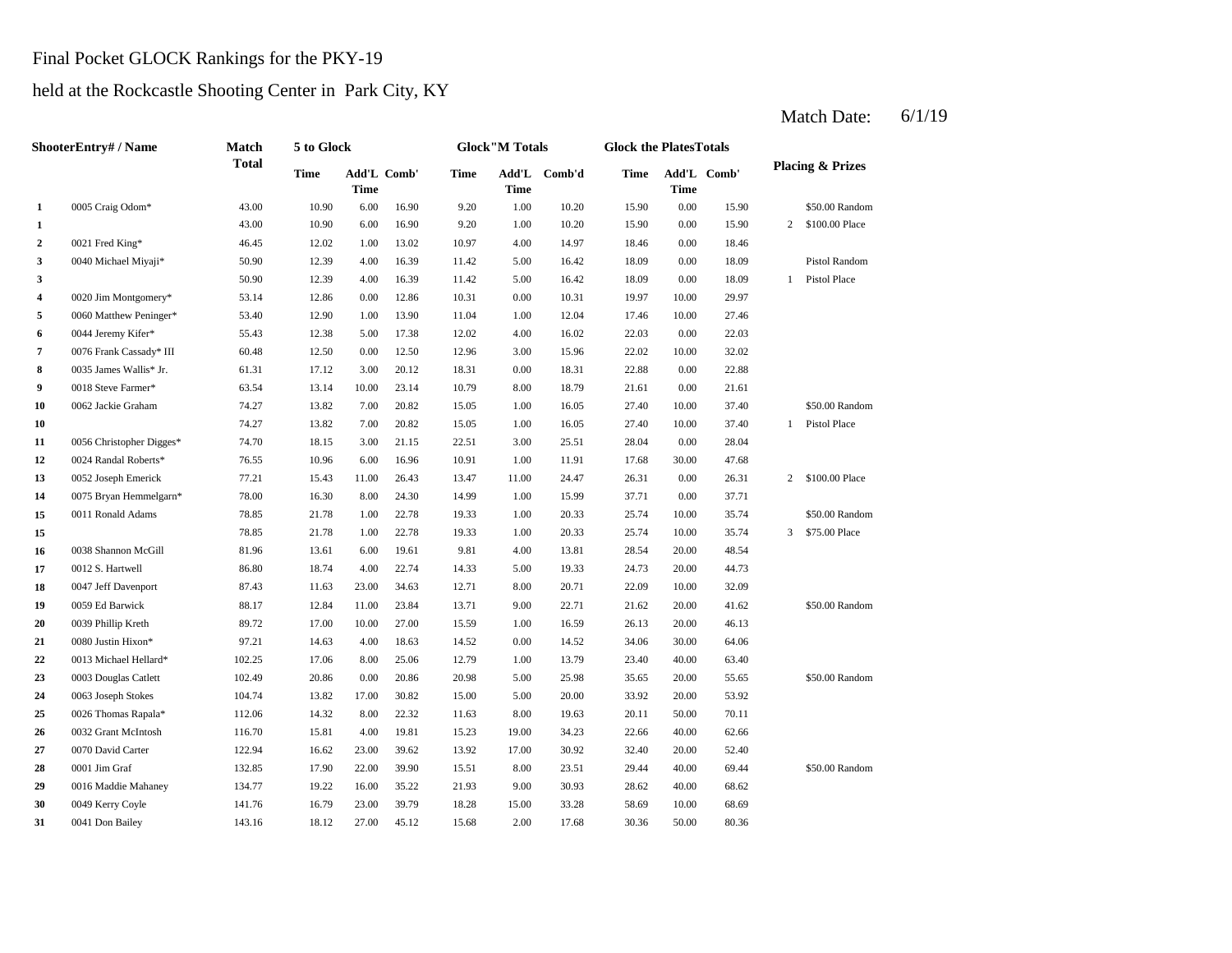|    | ShooterEntry#/Name      | <b>Match</b> | 5 to Glock |                            |       |       | <b>Glock</b> "M Totals |        | <b>Glock the Plates Totals</b> |        |             |                             |
|----|-------------------------|--------------|------------|----------------------------|-------|-------|------------------------|--------|--------------------------------|--------|-------------|-----------------------------|
|    |                         | Total        | Time       | <b>Add'L Comb'</b><br>Time |       | Time  | Add'L<br>Time          | Comb'd | Time                           | Time   | Add'L Comb' | <b>Placing &amp; Prizes</b> |
| 32 | 0061 Mark Shockney      | 143.65       | 21.52      | 10.00                      | 31.52 | 18.93 | 7.00                   | 25.93  | 46.20                          | 40.00  | 86.20       |                             |
| 33 | 0058 Charles Pearl      | 145.13       | 14.23      | 6.00                       | 20.23 | 12.68 | 8.00                   | 20.68  | 24.22                          | 80.00  | 104.22      |                             |
| 34 | 0072 Brian Van Note     | 168.63       | 18.49      | 23.00                      | 41.49 | 19.25 | 12.00                  | 31.25  | 45.89                          | 50.00  | 95.89       |                             |
| 35 | 0007 Jared White        | 177.06       | 11.57      | 41.00                      | 52.57 | 19.18 | 24.00                  | 43.18  | 31.31                          | 50.00  | 81.31       |                             |
| 36 | 0004 Wayne Leatherberry | 178.68       | 16.31      | 1.00                       | 17.31 | 14.16 | 5.00                   | 19.16  | 32.21                          | 110.00 | 142.21      |                             |
| 37 | 0042 Nelson Barber      | 188.61       | 16.87      | 21.00                      | 37.87 | 17.37 | 4.00                   | 21.37  | 29.37                          | 100.00 | 129.37      |                             |
| 38 | 0002 James Bridgman     | 190.21       | 18.63      | 24.00                      | 42.63 | 15.23 | 12.00                  | 27.23  | 40.35                          | 80.00  | 120.35      |                             |
| 39 | 0053 Andy Bauer         | 200.59       | 17.11      | 20.00                      | 37.11 | 16.66 | 23.00                  | 39.66  | 23.82                          | 100.00 | 123.82      |                             |
| 40 | 0009 Mark Atwood        | 203.84       | 15.46      | 33.00                      | 48.46 | 19.78 | 23.00                  | 42.78  | 32.60                          | 80.00  | 112.60      | \$50.00 Random              |
| 41 | 0054 Tim Easley         | 222.62       | 22.82      | 31.00                      | 53.82 | 24.50 | 10.00                  | 34.50  | 44.30                          | 90.00  | 134.30      | \$50.00 Random              |
| 42 | 0065 Katherine Lilly    | 232.08       | 14.85      | 7.00                       | 21.85 | 19.22 | 2.00                   | 21.22  | 59.01                          | 130.00 | 189.01      |                             |
| 43 | 0050 Jamie Sue Sloan    | 271.71       | 27.35      | 10.00                      | 37.35 | 21.49 | 13.00                  | 34.49  | 59.87                          | 140.00 | 199.87      |                             |
| 44 | 0006 Chad Gunning       | 283.58       | 18.78      | 26.00                      | 44.78 | 24.36 | 8.00                   | 32.36  | 56.44                          | 150.00 | 206.44      |                             |
| 45 | 0027 Amy Rapala         | 445.05       | 29.42      | 37.00                      | 66.42 | 48.99 | 31.00                  | 79.99  | 108.64                         | 190.00 | 298.64      |                             |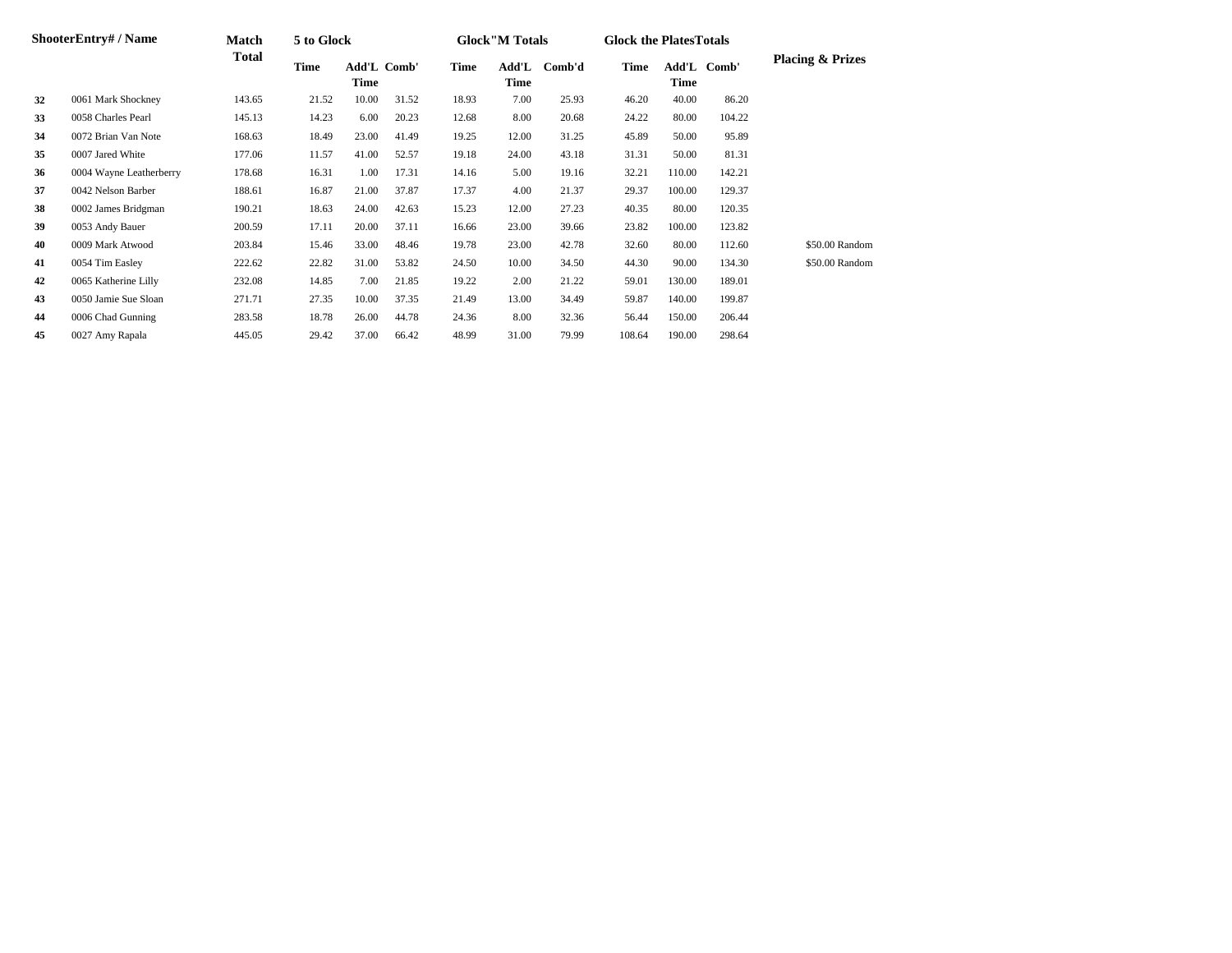Match Date:

**The following scores have not been included in the above results due to administrative issues or scoring errors Please call the GSSF office (770) 437-4718 as soon as possible for further clarification. Thank you.**

**Shooters who did not finish the match...**

#### **Shooters who did not show**

 $1 \t0045$ **1** Kerri Jessup

2 0046 Kerri Jessup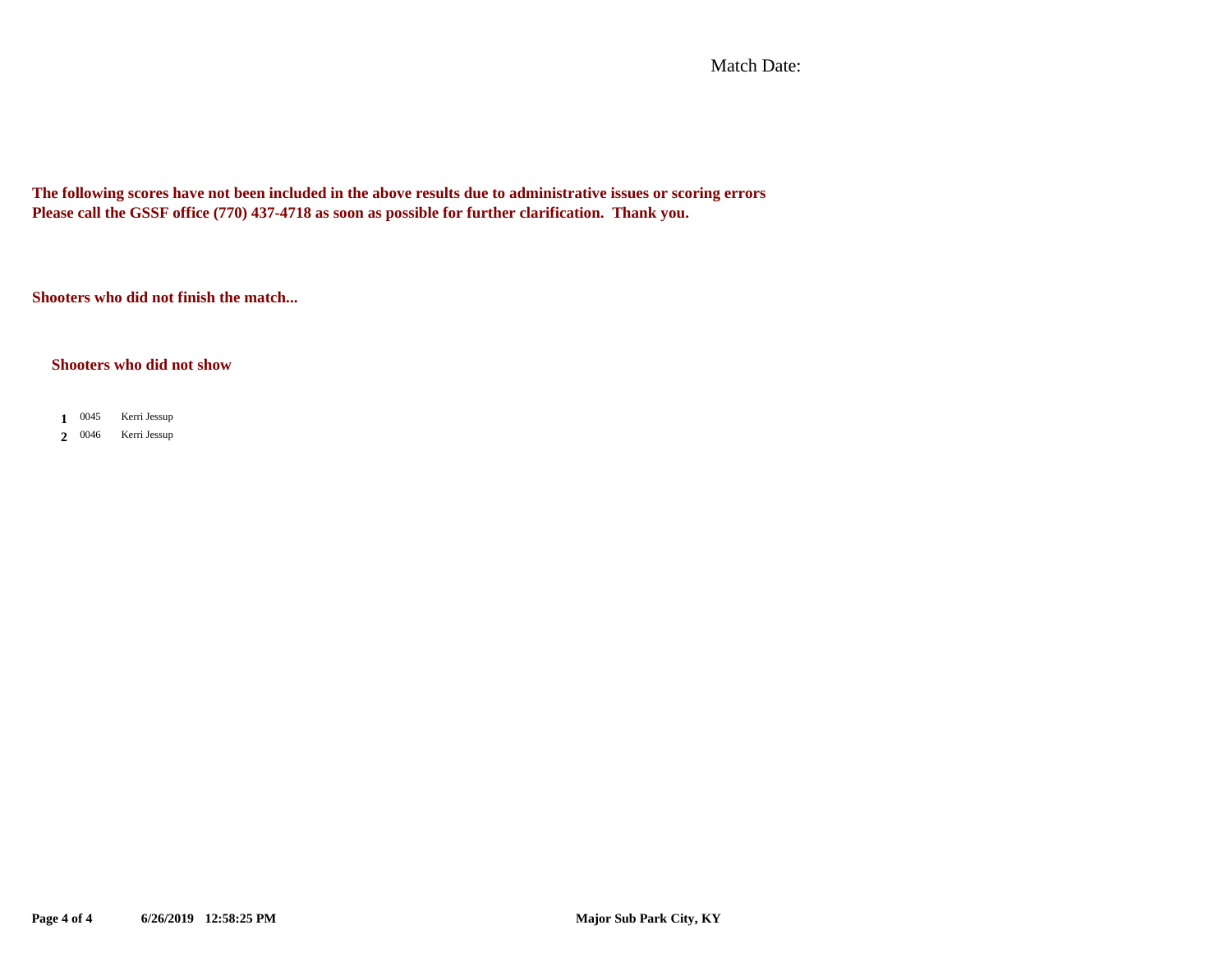## Final Civilian Rankings for the Rockcastle Classic VII

# held at the Rockcastle Shooting Center in Park City, KY

|                  | <b>ShooterEntry#/Name</b> | <b>Match</b> | 5 to Glock  |                     |       | Glock"M |               |        | <b>Glock the PlatesTotals</b> |                     |       |                |                             |                      |
|------------------|---------------------------|--------------|-------------|---------------------|-------|---------|---------------|--------|-------------------------------|---------------------|-------|----------------|-----------------------------|----------------------|
|                  |                           | <b>Total</b> | <b>Time</b> | Add'L Comb'<br>Time |       | Time    | Add'L<br>Time | Comb'd | Time                          | Add'L Comb'<br>Time |       |                | <b>Placing &amp; Prizes</b> | <b>Categories</b>    |
| 1                | 0329 Brent Nienberg       | 61.87        | 22.02       | 5.00                | 27.02 | 16.30   | 4.00          | 20.30  | 14.55                         | 0.00                | 14.55 | $\mathbf{1}$   | <b>Pistol Place</b>         |                      |
| $\boldsymbol{2}$ | 0275 Brennen Decker       | 68.20        | 20.12       | 12.00               | 32.12 | 17.52   | 5.00          | 22.52  | 13.56                         | 0.00                | 13.56 | $\overline{2}$ | 100 Place                   | Junior Male          |
| $\overline{2}$   |                           | 68.20        | 20.12       | 12.00               | 32.12 | 17.52   | 5.00          | 22.52  | 13.56                         | 0.00                | 13.56 |                | 75 Junior Male              | Junior Male          |
| 3                | 0179 Phillip Kreth        | 69.14        | 23.46       | 4.00                | 27.46 | 20.34   | 0.00          | 20.34  | 21.34                         | 0.00                | 21.34 | 3 <sup>7</sup> | 75 Place                    |                      |
| 4                | 0051 S. Hartwell          | 71.19        | 16.60       | 17.00               | 33.60 | 16.43   | 7.00          | 23.43  | 14.16                         | 0.00                | 14.16 |                |                             |                      |
| 5                | 0151 Will McIntosh        | 71.63        | 21.91       | 6.00                | 27.91 | 16.61   | 2.00          | 18.61  | 25.11                         | 0.00                | 25.11 |                |                             |                      |
| 6                | 0020 Wayne Leatherberry   | 73.74        | 20.83       | 5.00                | 25.83 | 17.71   | 14.00         | 31.71  | 16.20                         | 0.00                | 16.20 |                | 75 Senior                   | Senior               |
| 7                | 0237 Joseph Emerick       | 76.37        | 22.26       | 10.00               | 32.26 | 20.24   | 6.00          | 26.24  | 17.87                         | 0.00                | 17.87 |                |                             |                      |
| 8                | 0277 Charles Pearl        | 79.20        | 21.46       | 16.00               | 37.46 | 15.27   | 10.00         | 25.27  | 16.47                         | 0.00                | 16.47 |                |                             |                      |
| 9                | 0095 Mark Werner          | 79.78        | 21.63       | 6.00                | 27.63 | 17.85   | 12.00         | 29.85  | 22.30                         | 0.00                | 22.30 |                |                             |                      |
| 10               | 0280 Ed Barwick           | 79.91        | 22.07       | 8.00                | 30.07 | 20.77   | 6.00          | 26.77  | 23.07                         | 0.00                | 23.07 |                | 75 Super Senior             | Super Senior         |
| 11               | 0172 Shannon McGill       | 82.01        | 16.00       | 16.00               | 32.00 | 17.17   | 6.00          | 23.17  | 26.84                         | 0.00                | 26.84 |                |                             |                      |
| 12               | 0227 Jeff Davenport       | 87.47        | 18.74       | 20.00               | 38.74 | 17.65   | 13.00         | 30.65  | 18.08                         | 0.00                | 18.08 |                |                             |                      |
| 13               | 0272 Trace Decker         | 87.74        | 22.89       | 5.00                | 27.89 | 20.25   | 25.00         | 45.25  | 14.60                         | 0.00                | 14.60 |                |                             |                      |
| 14               | 0017 Douglas Catlett      | 88.91        | 28.37       | 4.00                | 32.37 | 23.96   | 5.00          | 28.96  | 27.58                         | 0.00                | 27.58 |                | 2 year membership rei       |                      |
| 15               | 0074 Kevin Coomer         | 91.26        | 21.72       | 10.00               | 31.72 | 17.54   | 9.00          | 26.54  | 33.00                         | 0.00                | 33.00 |                |                             |                      |
| 16               | 0338 Nick Logsdon         | 91.57        | 22.34       | 12.00               | 34.34 | 18.42   | 13.00         | 31.42  | 25.81                         | 0.00                | 25.81 |                |                             |                      |
| 17               | 0097 James Cortrecht      | 93.02        | 22.98       | 13.00               | 35.98 | 21.43   | 8.00          | 29.43  | 27.61                         | 0.00                | 27.61 |                |                             |                      |
| 18               | 0333 Joseph Runfola       | 93.84        | 31.08       | 5.00                | 36.08 | 24.62   | 5.00          | 29.62  | 28.14                         | 0.00                | 28.14 |                |                             |                      |
| 19               | 0308 Jackie Graham        | 95.04        | 22.22       | 17.00               | 39.22 | 18.84   | 9.00          | 27.84  | 27.98                         | 0.00                | 27.98 |                |                             | Senior               |
| 20               | 0168 Christopher Sales    | 95.95        | 31.68       | 7.00                | 38.68 | 26.08   | 8.00          | 34.08  | 23.19                         | 0.00                | 23.19 |                | Pistol Random               |                      |
| 21               | 0217 Robert VanSickle     | 97.04        | 29.07       | 10.00               | 39.07 | 21.47   | 10.00         | 31.47  | 26.50                         | 0.00                | 26.50 |                |                             |                      |
| 22               | 0244 Carter Crump         | 97.95        | 22.54       | 20.00               | 42.54 | 20.80   | 11.00         | 31.80  | 23.61                         | 0.00                | 23.61 |                |                             | Senior               |
| 23               | 0069 Jeff McCoy           | 98.68        | 25.16       | 4.00                | 29.16 | 26.21   | 6.00          | 32.21  | 37.31                         | 0.00                | 37.31 |                |                             | Senior               |
| 24               | 0087 Michael Mahaney      | 101.07       | 26.79       | 20.00               | 46.79 | 25.76   | 7.00          | 32.76  | 21.52                         | 0.00                | 21.52 |                |                             |                      |
| 25               | 0115 Leigh Jeter          | 102.65       | 19.87       | 14.00               | 33.87 | 15.22   | 16.00         | 31.22  | 37.56                         | 0.00                | 37.56 |                | 75 Adult Female             | Adult Female, Senior |
| 26               | 0085 Maddie Mahaney       | 103.56       | 30.42       | 26.00               | 56.42 | 26.09   | 2.00          | 28.09  | 19.05                         | 0.00                | 19.05 |                | 75 Junior Female            | Junior Female        |
| 27               | 0066 Ronald Logsdon       | 103.91       | 27.39       | 12.00               | 39.39 | 24.22   | 9.00          | 33.22  | 31.30                         | 0.00                | 31.30 |                |                             | Senior               |
| 28               | 0116 Jeff Robinson        | 104.07       | 22.15       | 32.00               | 54.15 | 19.37   | 7.00          | 26.37  | 23.55                         | 0.00                | 23.55 |                | 50 Random                   | Senior               |
| 29               | 0177 Mark Hernandez       | 105.32       | 26.10       | 15.00               | 41.10 | 26.30   | 9.00          | 35.30  | 28.92                         | 0.00                | 28.92 |                |                             |                      |
| 30               | 0132 James Copeland       | 105.40       | 26.48       | 17.00               | 43.48 | 23.41   | 10.00         | 33.41  | 28.51                         | 0.00                | 28.51 |                |                             | Senior               |
| 31               | 0120 Karl Snell           | 106.15       | 24.57       | 14.00               | 38.57 | 22.56   | 21.00         | 43.56  | 24.02                         | 0.00                | 24.02 |                |                             | Senior               |
| 32               | 0061 Phillip Henderson    | 109.76       | 24.97       | 9.00                | 33.97 | 21.81   | 13.00         | 34.81  | 30.98                         | 10.00               | 40.98 |                | 50 Random                   | Super Senior         |
| 33               | 0142 Grant McIntosh       | 110.56       | 26.79       | 22.00               | 48.79 | 22.15   | 17.00         | 39.15  | 22.62                         | 0.00                | 22.62 |                |                             |                      |
| 34               | 0254 Tim Easley           | 112.57       | 33.13       | 8.00                | 41.13 | 27.72   | 4.00          | 31.72  | 39.72                         | 0.00                | 39.72 |                |                             |                      |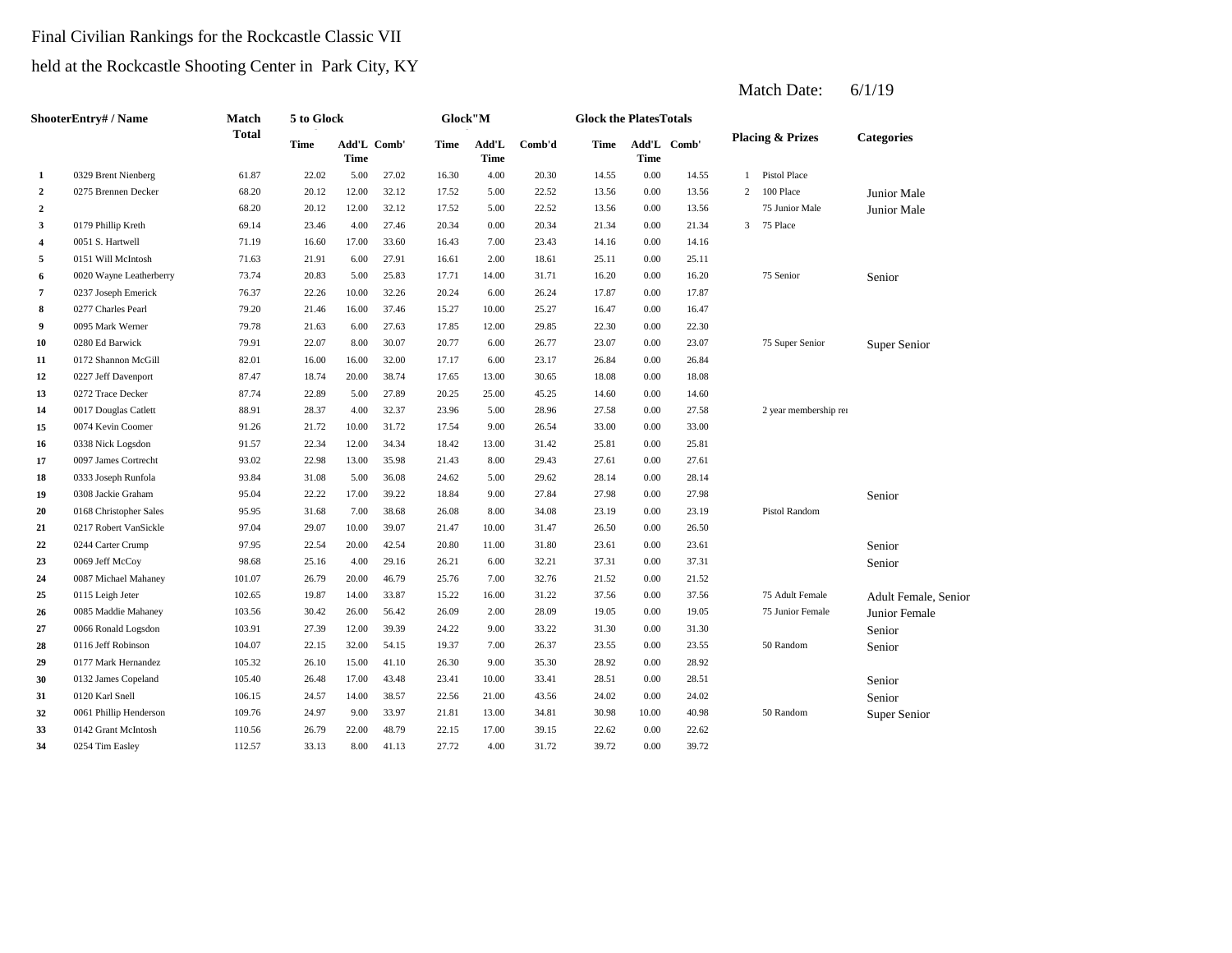|    | <b>ShooterEntry# / Name</b> | Match        | 5 to Glock  |                     |       |       | Glock"M              |        | <b>Glock the PlatesTotals</b> |             |             |                             |                            |
|----|-----------------------------|--------------|-------------|---------------------|-------|-------|----------------------|--------|-------------------------------|-------------|-------------|-----------------------------|----------------------------|
|    |                             | <b>Total</b> | <b>Time</b> | Add'L Comb'<br>Time |       | Time  | Add'L<br><b>Time</b> | Comb'd | Time                          | <b>Time</b> | Add'L Comb' | <b>Placing &amp; Prizes</b> | <b>Categories</b>          |
| 35 | 0288 Mark Shockney          | 112.71       | 35.83       | 3.00                | 38.83 | 30.61 | 6.00                 | 36.61  | 37.27                         | 0.00        | 37.27       |                             | Super Senior               |
| 36 | 0209 Jeffery Adams          | 113.79       | 29.57       | 8.00                | 37.57 | 30.45 | 11.00                | 41.45  | 34.77                         | 0.00        | 34.77       |                             | Senior                     |
| 37 | 0321 Andrew Sales           | 114.88       | 27.73       | 18.00               | 45.73 | 27.02 | 2.00                 | 29.02  | 40.13                         | 0.00        | 40.13       |                             |                            |
| 38 | 0040 Shannon Williams       | 114.90       | 20.64       | 38.00               | 58.64 | 22.41 | 11.00                | 33.41  | 22.85                         | 0.00        | 22.85       | 2 year membership rei       |                            |
| 39 | 0351 Kenneth Evans          | 116.41       | 24.82       | 30.00               | 54.82 | 22.61 | 8.00                 | 30.61  | 30.98                         | 0.00        | 30.98       |                             | Senior                     |
| 40 | 0078 James Carter           | 116.81       | 31.75       | 17.00               | 48.75 | 29.26 | 11.00                | 40.26  | 27.80                         | 0.00        | 27.80       | 50 Random                   |                            |
| 41 | 0331 David Carter           | 117.57       | 27.21       | 28.00               | 55.21 | 22.17 | 10.00                | 32.17  | 30.19                         | 0.00        | 30.19       |                             |                            |
| 42 | 0158 Tate Parker            | 118.52       | 31.13       | 17.00               | 48.13 | 25.40 | 9.00                 | 34.40  | 35.99                         | 0.00        | 35.99       |                             | Senior                     |
| 43 | 0031 Robert Guidice         | 118.58       | 19.40       | 27.00               | 46.40 | 20.97 | 11.00                | 31.97  | 30.21                         | 10.00       | 40.21       | 50 Random                   |                            |
| 44 | 0146 L Joseph Niemeyer      | 122.63       | 30.38       | 13.00               | 43.38 | 26.92 | 11.00                | 37.92  | 41.33                         | 0.00        | 41.33       |                             | Senior                     |
| 45 | 0099 Ed Cortrecht           | 124.95       | 29.22       | 17.00               | 46.22 | 27.93 | 17.00                | 44.93  | 33.80                         | 0.00        | 33.80       |                             | Super Senior               |
| 46 | 0015 James Bridgman         | 127.52       | 21.86       | 25.00               | 46.86 | 18.76 | 14.00                | 32.76  | 37.90                         | 10.00       | 47.90       |                             |                            |
| 47 | 0153 Dennis Klein           | 127.55       | 35.42       | 15.00               | 50.42 | 32.12 | 14.00                | 46.12  | 31.01                         | 0.00        | 31.01       | Pistol Random               | Senior                     |
| 48 | 0247 Anthony Wilcheski IV   | 128.02       | 27.90       | 39.00               | 66.90 | 22.89 | 11.00                | 33.89  | 27.23                         | 0.00        | 27.23       |                             |                            |
| 49 | 0044 Mark Atwood            | 129.95       | 21.04       | 33.00               | 54.04 | 23.07 | 21.00                | 44.07  | 31.84                         | 0.00        | 31.84       |                             |                            |
| 50 | 0265 James Wilde            | 130.94       | 25.34       | 27.00               | 52.34 | 26.07 | 18.00                | 44.07  | 34.53                         | 0.00        | 34.53       |                             |                            |
| 51 | 0243 Andy Bauer             | 132.02       | 27.44       | 12.00               | 39.44 | 22.74 | 12.00                | 34.74  | 37.84                         | 20.00       | 57.84       |                             |                            |
| 52 | 0326 Ken Lilly              | 132.56       | 24.49       | 48.00               | 72.49 | 25.32 | 6.00                 | 31.32  | 28.75                         | 0.00        | 28.75       |                             |                            |
| 53 | 0301 Jim Hawkins            | 136.62       | 29.76       | 5.00                | 34.76 | 25.54 | 22.00                | 47.54  | 34.32                         | 20.00       | 54.32       |                             | Super Senior               |
| 54 | 0232 Kerry Coyle            | 138.89       | 30.85       | 16.00               | 46.85 | 31.91 | 16.00                | 47.91  | 44.13                         | 0.00        | 44.13       |                             | Super Senior               |
| 55 | 0140 Devon Garner           | 140.14       | 25.49       | 49.00               | 74.49 | 18.63 | 15.00                | 33.63  | 32.02                         | 0.00        | 32.02       |                             | Adult Female, Senior       |
| 56 | 0043 Marie Atwood           | 140.22       | 25.36       | 18.00               | 43.36 | 23.78 | 14.00                | 37.78  | 39.08                         | 20.00       | 59.08       |                             | <b>Adult Female</b>        |
| 57 | 0108 Daniel Casanova        | 146.74       | 30.23       | 32.00               | 62.23 | 25.78 | 28.00                | 53.78  | 30.73                         | 0.00        | 30.73       |                             | Senior                     |
| 58 | 0328 Douglas Stacy          | 146.99       | 30.77       | 34.00               | 64.77 | 31.42 | 8.00                 | 39.42  | 42.80                         | 0.00        | 42.80       |                             | Senior                     |
| 59 | 0324 Katherine Lilly        | 153.41       | 25.72       | 45.00               | 70.72 | 24.36 | 14.00                | 38.36  | 34.33                         | 10.00       | 44.33       | 2 year membership rei       | <b>Adult Female</b>        |
| 60 | 0060 Carol Hellard          | 156.87       | 35.80       | 43.00               | 78.80 | 31.55 | 7.00                 | 38.55  | 39.52                         | 0.00        | 39.52       |                             | Adult Female, Super Senior |
| 61 | 0418 Nick Noble             | 157.86       | 20.18       | 33.00               | 53.18 | 22.99 | 35.00                | 57.99  | 46.69                         | 0.00        | 46.69       |                             |                            |
| 62 | 0216 David Atwood           | 157.96       | 25.23       | 29.00               | 54.23 | 22.40 | 38.00                | 60.40  | 43.33                         | 0.00        | 43.33       | Pistol Random               |                            |
| 63 | 0392 Curt Belcher           | 158.32       | 36.58       | 30.00               | 66.58 | 40.66 | 10.00                | 50.66  | 41.08                         | 0.00        | 41.08       | 2 year membership rei       | Senior                     |
| 64 | 0337 Billy Sanders          | 161.75       | 37.56       | 42.00               | 79.56 | 23.89 | 26.00                | 49.89  | 32.30                         | 0.00        | 32.30       |                             |                            |
| 65 | 0175 Eric Simpson           | 165.09       | 29.47       | 20.00               | 49.47 | 25.04 | 21.00                | 46.04  | 39.58                         | 30.00       | 69.58       |                             |                            |
| 66 | 0363 David Howell           | 170.62       | 18.78       | 38.00               | 56.78 | 17.50 | 42.00                | 59.50  | 44.34                         | 10.00       | 54.34       |                             |                            |
| 67 | 0347 Charles Greene         | 170.69       | 39.09       | 28.00               | 67.09 | 22.47 | 32.00                | 54.47  | 49.13                         | 0.00        | 49.13       |                             |                            |
| 68 | 0091 Michael Peters         | 185.09       | 40.62       | 26.00               | 66.62 | 30.91 | 30.00                | 60.91  | 47.56                         | 10.00       | 57.56       |                             | Senior                     |
| 69 | 0271 Brenda King            | 186.29       | 29.92       | 29.00               | 58.92 | 28.94 | 16.00                | 44.94  | 52.43                         | 30.00       | 82.43       |                             | <b>Adult Female</b>        |
| 70 | 0319 Joseph Stokes          | 187.78       | 27.63       | 30.00               | 57.63 | 23.52 | 28.00                | 51.52  | 58.63                         | 20.00       | 78.63       | 75 Challenged               | Challenged                 |
| 70 |                             | 187.78       | 27.63       | 30.00               | 57.63 | 23.52 | 28.00                | 51.52  | 58.63                         | 20.00       | 78.63       | Pistol Random               | Challenged                 |
| 71 | 0160 Janice Wilson          | 189.07       | 35.87       | 32.00               | 67.87 | 28.05 | 14.00                | 42.05  | 49.15                         | 30.00       | 79.15       |                             | <b>Adult Female</b>        |
| 72 | 0407 Geoffrey Solomon       | 189.43       | 48.51       | 25.00               | 73.51 | 45.67 | 21.00                | 66.67  | 49.25                         | 0.00        | 49.25       |                             | Senior                     |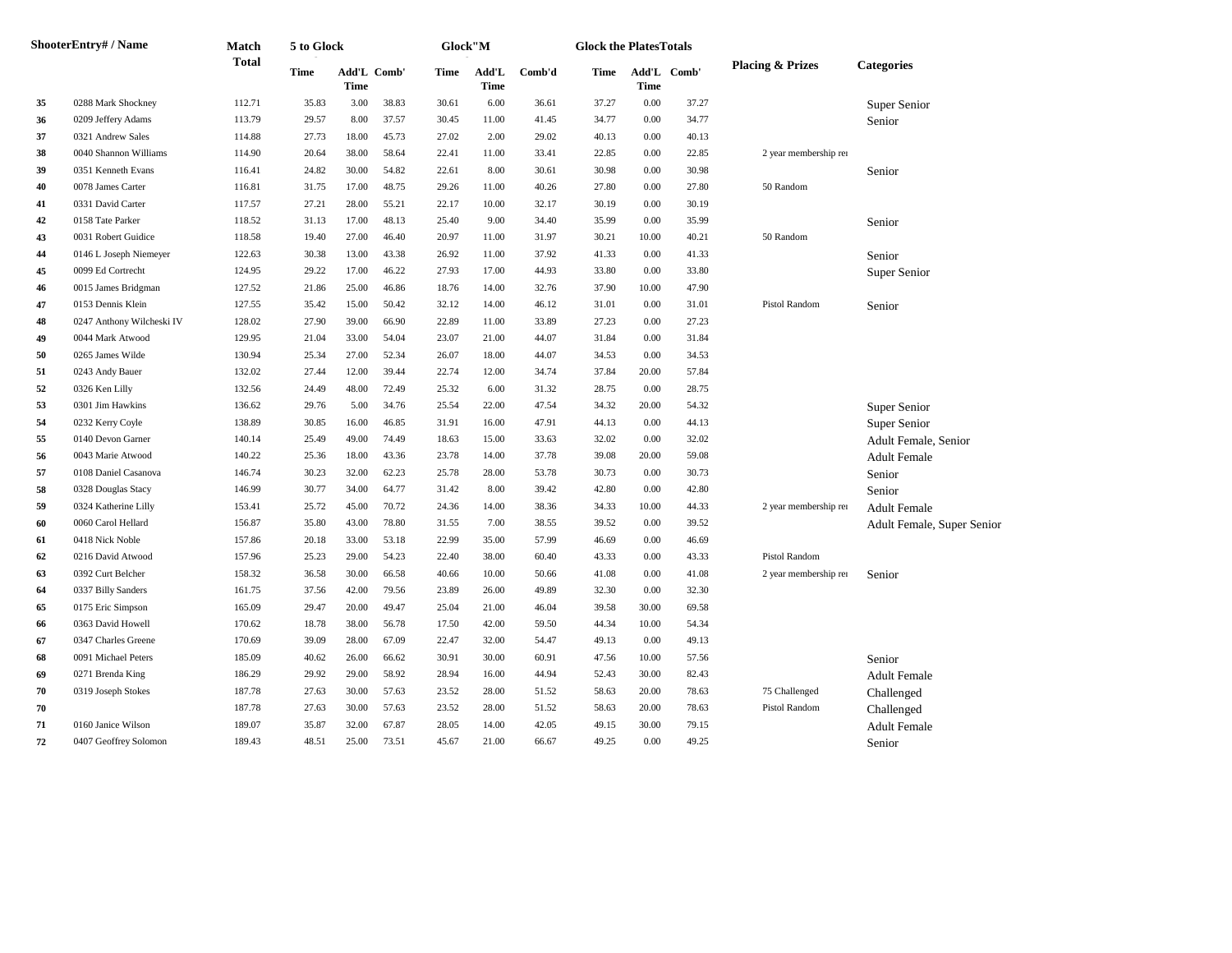|     | <b>ShooterEntry# / Name</b> | Match        | 5 to Glock |             |             | ${\bf Glock}$ 'M |               |        | <b>Glock the PlatesTotals</b> |                            |        |                             |                            |
|-----|-----------------------------|--------------|------------|-------------|-------------|------------------|---------------|--------|-------------------------------|----------------------------|--------|-----------------------------|----------------------------|
|     |                             | <b>Total</b> | Time       | <b>Time</b> | Add'L Comb' | <b>Time</b>      | Add'L<br>Time | Comb'd | Time                          | Add'L Comb'<br><b>Time</b> |        | <b>Placing &amp; Prizes</b> | <b>Categories</b>          |
| 73  | 0320 Faith Stokes           | 191.02       | 45.26      | 25.00       | 70.26       | 39.44            | 3.00          | 42.44  | 68.32                         | 10.00                      | 78.32  |                             | <b>Adult Female</b>        |
| 74  | 0335 Charles Jeter          | 196.29       | 16.39      | 75.00       | 91.39       | 15.17            | 23.00         | 38.17  | 26.73                         | 40.00                      | 66.73  | 50 Random                   |                            |
| 75  | 0156 Jeff Martin            | 196.49       | 33.97      | 31.00       | 64.97       | 28.99            | 24.00         | 52.99  | 38.53                         | 40.00                      | 78.53  |                             |                            |
| 76  | 0345 Jonathan Dobbins       | 196.69       | 23.13      | 27.00       | 50.13       | 17.44            | 23.00         | 40.44  | 46.12                         | 60.00                      | 106.12 |                             |                            |
| 77  | 0230 Tracy Davenport        | 198.80       | 22.79      | 59.00       | 81.79       | 22.67            | 17.00         | 39.67  | 37.34                         | 40.00                      | 77.34  | 50 Random                   | <b>Adult Female</b>        |
| 78  | 0339 Ronnie Stewart         | 199.57       | 32.60      | 17.00       | 49.60       | 32.12            | 15.00         | 47.12  | 72.85                         | 30.00                      | 102.85 |                             |                            |
| 79  | 0122 David Ferson           | 203.25       | 30.45      | 43.00       | 73.45       | 34.21            | 21.00         | 55.21  | 54.59                         | 20.00                      | 74.59  | Pistol Random               | Super Senior               |
| 80  | 0236 Jamie Sue Sloan        | 205.37       | 31.72      | 37.00       | 68.72       | 30.67            | 45.00         | 75.67  | 50.98                         | 10.00                      | 60.98  |                             | Adult Female, Super Senior |
| 81  | 0171 Angela Stokes          | 218.62       | 38.81      | 25.00       | 63.81       | 42.47            | 13.00         | 55.47  | 49.34                         | 50.00                      | 99.34  |                             |                            |
| 82  | 0034 Chad Gunning           | 226.04       | 28.03      | 32.00       | 60.03       | 24.00            | 37.00         | 61.00  | 65.01                         | 40.00                      | 105.01 | 50 Random                   |                            |
| 83  | 0072 Ronald Stephen         | 236.92       | 41.37      | 44.00       | 85.37       | 35.33            | 16.00         | 51.33  | 80.22                         | 20.00                      | 100.22 |                             | Super Senior               |
| 84  | 0350 Melinda Evans          | 244.78       | 26.78      | 74.00       | 100.78      | 27.61            | 43.00         | 70.61  | 43.39                         | 30.00                      | 73.39  |                             | <b>Adult Female</b>        |
| 85  | 0253 Preston Lockhart       | 249.16       | 27.74      | 62.00       | 89.74       | 24.96            | 15.00         | 39.96  | 59.46                         | 60.00                      | 119.46 | 50 Random                   | Junior Male                |
| 86  | 0145 James Wilson           | 252.12       | 28.27      | 57.00       | 85.27       | 30.43            | 22.00         | 52.43  | 64.42                         | 50.00                      | 114.42 |                             | Super Senior               |
| 87  | 0381 Keagan Miller          | 257.52       | 38.28      | 72.00       | 110.28      | 30.17            | 47.00         | 77.17  | 40.07                         | 30.00                      | 70.07  |                             |                            |
| 88  | 0223 Douglas Klein          | 270.04       | 35.62      | 32.00       | 67.62       | 35.91            | 23.00         | 58.91  | 63.51                         | 80.00                      | 143.51 |                             | Senior                     |
| 89  | 0083 Jack Gill              | 280.42       | 33.96      | 94.00       | 127.96      | 30.21            | 52.00         | 82.21  | 50.25                         | 20.00                      | 70.25  |                             | Super Senior               |
| 90  | 0226 Vincent Roso           | 298.64       | 19.39      | 120.00      | 139.39      | 26.59            | 60.00         | 86.59  | 52.66                         | 20.00                      | 72.66  |                             |                            |
| 91  | 0135 Sheldon Hale           | 308.22       | 34.20      | 21.00       | 55.20       | 43.21            | 37.00         | 80.21  | 82.81                         | 90.00                      | 172.81 | 2 year membership rei       | Super Senior               |
| 92  | 0314 Steve Knickle          | 314.69       | 27.48      | 49.00       | 76.48       | 35.75            | 24.00         | 59.75  | 38.46                         | 140.00                     | 178.46 |                             | Senior                     |
| 93  | 0155 Bill Smythe            | 323.14       | 23.23      | 43.00       | 66.23       | 23.34            | 43.00         | 66.34  | 50.57                         | 140.00                     | 190.57 |                             | Senior                     |
| 94  | 0011 Wilbur Horton          | 330.30       | 40.34      | 86.00       | 126.34      | 33.66            | 31.00         | 64.66  | 99.30                         | 40.00                      | 139.30 |                             | Super Senior               |
| 95  | 0382 John Sollinger         | 338.05       | 33.61      | 50.00       | 83.61       | 56.73            | 80.00         | 136.73 | 57.71                         | 60.00                      | 117.71 |                             | Junior Male                |
| 96  | 0369 Parker Wharton         | 340.34       | 31.30      | 67.00       | 98.30       | 31.33            | 40.00         | 71.33  | 60.71                         | 110.00                     | 170.71 |                             | Junior Male                |
| 97  | 0149 Gary Peacock           | 347.31       | 36.49      | 62.00       | 98.49       | 33.83            | 43.00         | 76.83  | 61.99                         | 110.00                     | 171.99 |                             | Super Senior               |
| 98  | 0405 Caleb Rehkamp          | 353.94       | 44.01      | 39.00       | 83.01       | 36.75            | 72.00         | 108.75 | 72.18                         | 90.00                      | 162.18 |                             | Junior Male                |
| 99  | 0148 Nancy Niemeyer         | 355.37       | 41.81      | 72.00       | 113.81      | 43.45            | 31.00         | 74.45  | 97.11                         | 70.00                      | 167.11 |                             | <b>Adult Female</b>        |
| 100 | 0404 Jake Payne             | 365.64       | 35.04      | 73.00       | 108.04      | 28.92            | 70.00         | 98.92  | 78.68                         | 80.00                      | 158.68 |                             | Junior Male                |
| 101 | 0082 Elizabeth Gill         | 385.68       | 45.35      | 52.00       | 97.35       | 41.90            | 87.00         | 128.90 | 89.43                         | 70.00                      | 159.43 |                             | <b>Adult Female</b>        |
| 102 | 0019 James Vincent          | 386.17       | 35.98      | 87.00       | 122.98      | 39.79            | 63.00         | 102.79 | 60.40                         | 100.00                     | 160.40 | 50 Random                   |                            |
| 103 | 0306 Brenda Graham          | 386.44       | 54.39      | 30.00       | 84.39       | 61.53            | 11.00         | 72.53  | 99.52                         | 130.00                     | 229.52 | 50 Random                   | Adult Female, Senior       |
| 104 | 0141 Erin Abney             | 392.45       | 42.04      | 59.00       | 101.04      | 43.08            | 42.00         | 85.08  | 96.33                         | 110.00                     | 206.33 |                             | <b>Adult Female</b>        |
| 105 | 0413 Trey Davis             | 403.45       | 34.37      | 96.00       | 130.37      | 56.32            | 116.00        | 172.32 | 80.76                         | 20.00                      | 100.76 |                             |                            |
| 106 | 0336 Justin Jeter           | 403.98       | 30.17      | 58.00       | 88.17       | 27.58            | 45.00         | 72.58  | 133.23                        | 110.00                     | 243.23 | 2 year membership rei       |                            |
| 107 | 0252 Ronnie Shrout          | 418.98       | 42.37      | 60.00       | 102.37      | 35.15            | 51.00         | 86.15  | 70.46                         | 160.00                     | 230.46 |                             |                            |
| 108 | 0391 Lynne Arnold           | 420.74       | 39.41      | 76.00       | 115.41      | 38.29            | 54.00         | 92.29  | 123.04                        | 90.00                      | 213.04 |                             | <b>Adult Female</b>        |
| 109 | 0383 Jaelen Babo            | 421.50       | 41.88      | 68.00       | 109.88      | 51.67            | 62.00         | 113.67 | 57.95                         | 140.00                     | 197.95 |                             | Junior Male                |
| 110 | 0281 Frank Pope             | 438.07       | 38.28      | 72.00       | 110.28      | 27.86            | 92.00         | 119.86 | 97.93                         | 110.00                     | 207.93 |                             | Super Senior               |
| 111 | 0398 Rayven Hogle           | 442.70       | 46.21      | 65.00       | 111.21      | 39.76            | 102.00        | 141.76 | 69.73                         | 120.00                     | 189.73 |                             | Junior Male                |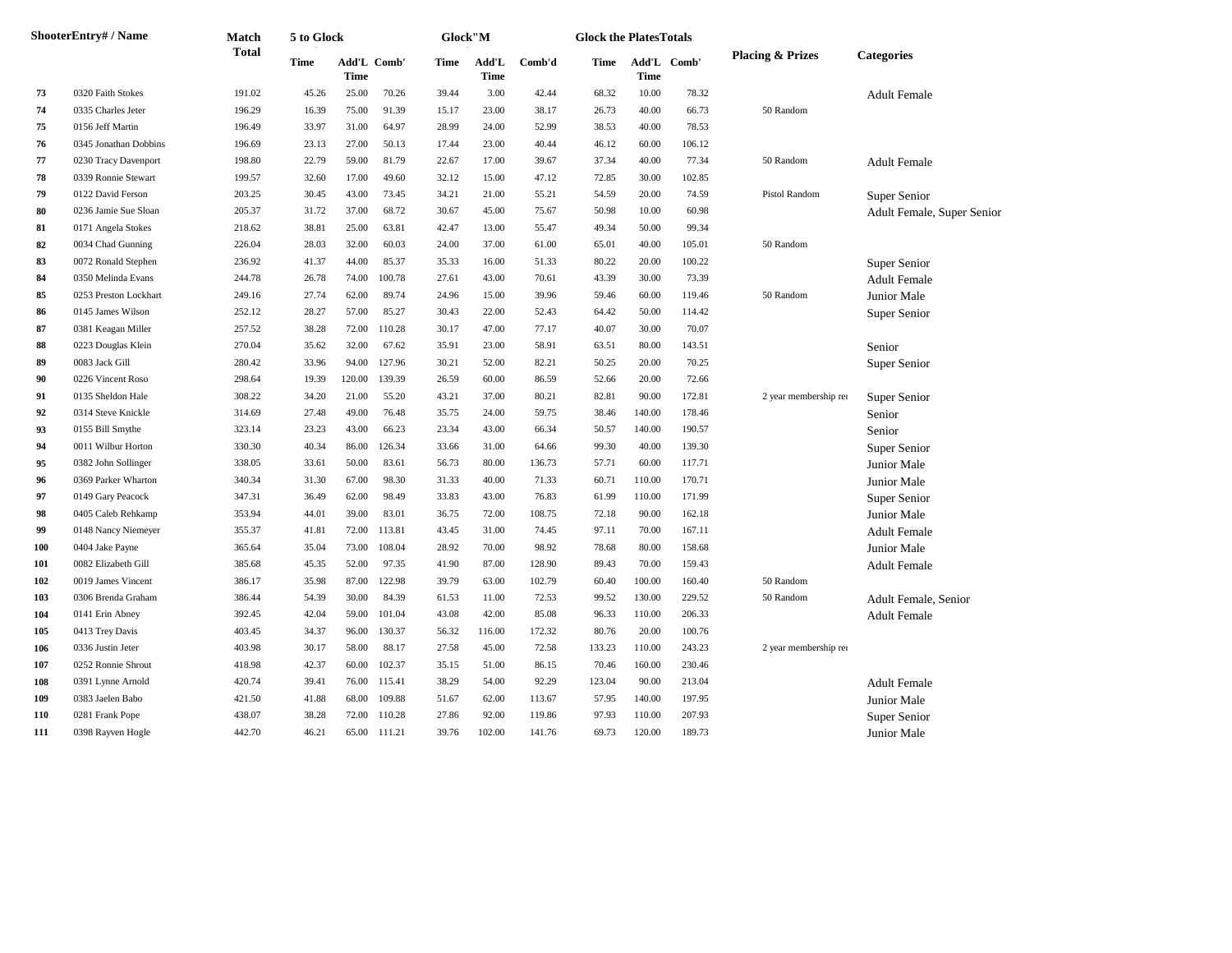|     | <b>ShooterEntry# / Name</b> | <b>Match</b> | 5 to Glock |             |             | Glock"M |                      |        | <b>Glock the PlatesTotals</b> |             |             |                             |                            |
|-----|-----------------------------|--------------|------------|-------------|-------------|---------|----------------------|--------|-------------------------------|-------------|-------------|-----------------------------|----------------------------|
|     |                             | <b>Total</b> | Time       | <b>Time</b> | Add'L Comb' | Time    | Add'L<br><b>Time</b> | Comb'd | Time                          | <b>Time</b> | Add'L Comb' | <b>Placing &amp; Prizes</b> | <b>Categories</b>          |
| 112 | 0408 Kalib Solomon          | 447.91       | 40.16      | 107.00      | 147.16      | 30.71   | 55.00                | 85.71  | 65.04                         | 150.00      | 215.04      | 50 Random                   | Junior Male                |
| 113 | 0143 Grant Shackelford      | 501.53       | 48.62      | 67.00       | 115.62      | 39.69   | 100.00               | 139.69 | 116.22                        | 130.00      | 246.22      | 50 Random                   | Senior                     |
| 114 | 0401 Iris Noth              | 506.70       | 56.16      | 115.00      | 171.16      | 80.18   | 94.00                | 174.18 | 131.36                        | 30.00       | 161.36      |                             | Junior Female              |
| 115 | 0397 Kohen Drahman          | 508.84       | 37.73      | 65.00       | 102.73      | 36.89   | 97.00                | 133.89 | 132.22                        | 140.00      | 272.22      |                             | Junior Male                |
| 116 | 0361 Chris Cosby            | 529.86       | 27.13      | 131.00      | 158.13      | 29.81   | 82.00                | 111.81 | 49.92                         | 210.00      | 259.92      |                             | Senior                     |
| 117 | 0144 Lucas Shackelford      | 536.86       | 57.69      | 127.00      | 184.69      | 67.13   | 82.00                | 149.13 | 173.04                        | 30.00       | 203.04      |                             | Junior Male                |
| 118 | 0410 Lisa Lewis             | 536.96       | 51.88      | 37.00       | 88.88       | 56.46   | 124.00               | 180.46 | 127.62                        | 140.00      | 267.62      |                             | Adult Female, Senior       |
| 119 | 0400 Walter Nachazel        | 579.30       | 140.60     | 57.00       | 197.60      | 92.25   | 40.00                | 132.25 | 169.45                        | 80.00       | 249.45      |                             | Junior Male                |
| 120 | 0403 Jordan Parr            | 587.66       | 69.89      | 61.00       | 130.89      | 69.08   | 84.00                | 153.08 | 123.69                        | 180.00      | 303.69      |                             | Junior Male                |
| 121 | 0393 Kimberly Cassell       | 602.15       | 41.16      | 130.00      | 171.16      | 33.92   | 82.00                | 115.92 | 145.07                        | 170.00      | 315.07      |                             | <b>Adult Female</b>        |
| 122 | 0396 Keller Drahman         | 612.40       | 46.71      | 110.00      | 156.71      | 44.27   | 74.00                | 118.27 | 157.42                        | 180.00      | 337.42      |                             | Junior Male                |
| 123 | 0386 Matthew Waller         | 667.28       | 36.17      | 166.00      | 202.17      | 36.00   | 146.00               | 182.00 | 93.11                         | 190.00      | 283.11      |                             | Junior Male                |
| 124 | 0385 Emmalee Waldron        | 693.55       | 42.77      | 197.00      | 239.77      | 44.23   | 109.00               | 153.23 | 110.55                        | 190.00      | 300.55      |                             | <b>Junior Female</b>       |
| 125 | 0353 Austin Hull            | 695.30       | 29.78      | 5.00        | 34.78       | 18.56   | 2.00                 | 20.56  | 399.96                        | 240.00      | 639.96      |                             | Junior Male                |
| 126 | 0384 Jordyn Webb            | 715.16       | 52.69      | 135.00      | 187.69      | 69.55   | 143.00               | 212.55 | 94.92                         | 220.00      | 314.92      |                             | Junior Female              |
| 127 | 0215 Larry Brangers         | 746.32       | 25.58      | 24.00       | 49.58       | 26.78   | 30.00                | 56.78  | 399.96                        | 240.00      | 639.96      | 2 year membership rei       |                            |
| 128 | 0371 Frank Cassady IV       | 748.12       | 24.02      | 34.00       | 58.02       | 23.14   | 27.00                | 50.14  | 399.96                        | 240.00      | 639.96      |                             | Junior Male                |
| 129 | 0332 Zane Carter            | 788.13       | 36.47      | 31.00       | 67.47       | 39.70   | 41.00                | 80.70  | 399.96                        | 240.00      | 639.96      |                             | Junior Male                |
| 130 | 0406 Adelaide Solomon       | 810.23       | 87.51      | 190.00      | 277.51      | 49.59   | 133.00               | 182.59 | 150.13                        | 200.00      | 350.13      |                             | <b>Junior Female</b>       |
| 131 | 0402 Oliver Noth            | 837.88       | 135.88     | 130.00      | 265.88      | 105.90  | 136.00               | 241.90 | 110.10                        | 220.00      | 330.10      |                             | Junior Male                |
| 132 | 0399 Emmalyn Martin         | 884.71       | 122.74     | 173.00      | 295.74      | 121.96  | 132.00               | 253.96 | 125.01                        | 210.00      | 335.01      |                             | <b>Junior Female</b>       |
| 133 | 0387 Jaxon Hatala           | 1,139.78     | 57.00      | 248.00      | 305.00      | 29.82   | 165.00               | 194.82 | 399.96                        | 240.00      | 639.96      |                             | Junior Male                |
| 134 | 0342 Janette Larvick        | 1,310.58     | 30.65      | 70.00       | 100.65      | 299.97  | 270.00               | 569.97 | 399.96                        | 240.00      | 639.96      |                             | Adult Female, Super Senior |
| 135 | 0409 Abby Smith             | 1,312.08     | 231.50     | 191.00      | 422.50      | 231.50  | 168.00               | 399.50 | 300.08                        | 190.00      | 490.08      |                             | Junior Female              |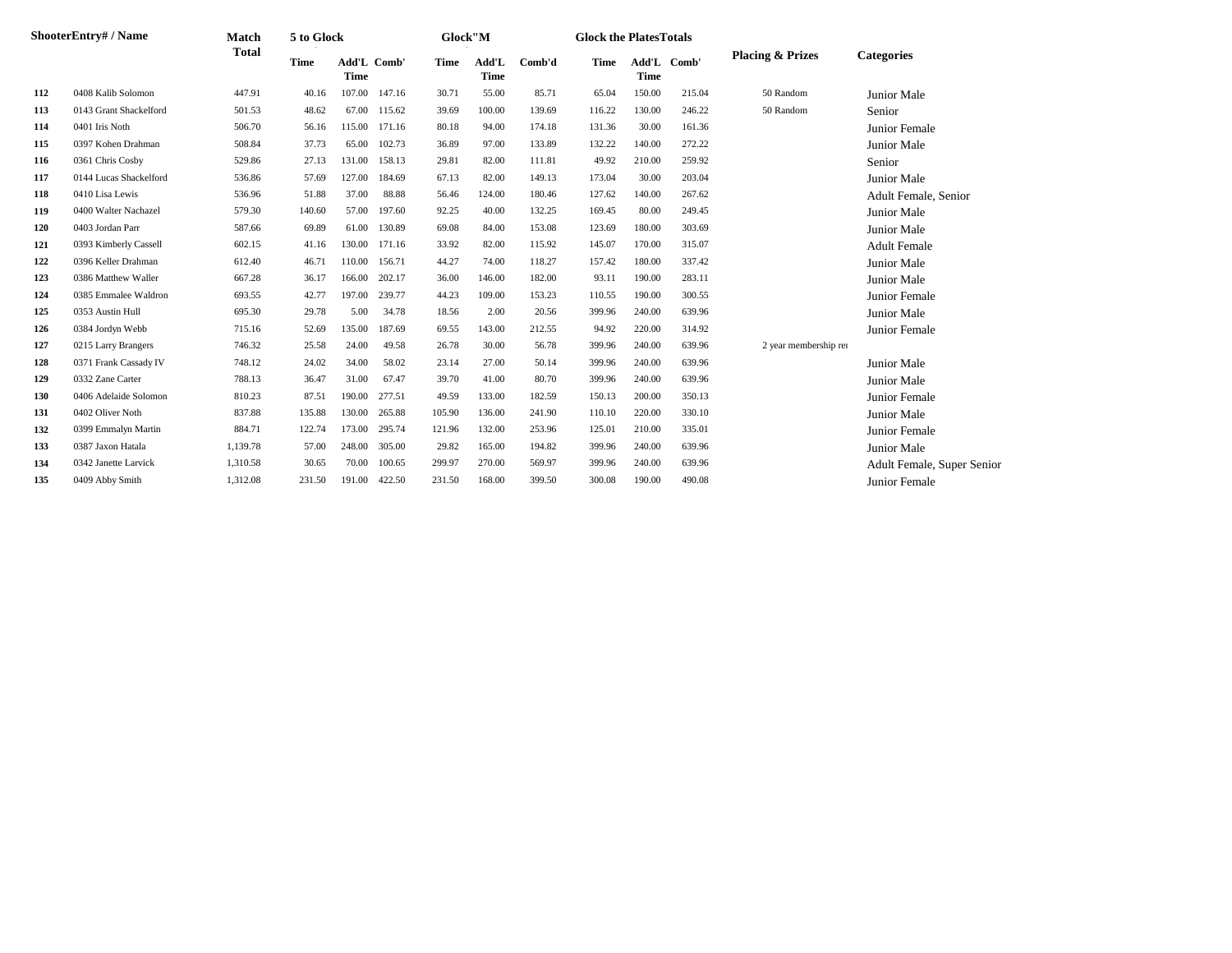## Final Competition Rankings for the Rockcastle Classic VII

held at the Rockcastle Shooting Center in Park City, KY

|                  | <b>ShooterEntry#/Name</b> | Match        | 5 to Glock |             |             | Glock"M |               |        | <b>Glock the PlatesTotals</b> |       |             |                |                             |
|------------------|---------------------------|--------------|------------|-------------|-------------|---------|---------------|--------|-------------------------------|-------|-------------|----------------|-----------------------------|
|                  |                           | <b>Total</b> | Time       | <b>Time</b> | Add'L Comb' | Time    | Add'L<br>Time | Comb'd | Time                          | Time  | Add'L Comb' |                | <b>Placing &amp; Prizes</b> |
| $\mathbf{1}$     | 0374 Eric Cochran*        | 48.67        | 16.35      | 2.00        | 18.35       | 12.51   | 1.00          | 13.51  | 16.81                         | 0.00  | 16.81       | $\overline{c}$ | 100 Place                   |
| $\mathbf{2}$     | 0026 Craig Odom*          | 49.44        | 15.49      | 5.00        | 20.49       | 13.23   | 0.00          | 13.23  | 15.72                         | 0.00  | 15.72       | 3              | 75 Place                    |
| 3                | 0286 Matthew Peninger*    | 53.57        | 16.31      | 4.00        | 20.31       | 13.81   | 5.00          | 18.81  | 14.45                         | 0.00  | 14.45       | $\mathbf{1}$   | Pistol Place                |
| 4                | 0105 Jim Montgomery*      | 54.80        | 21.10      | 1.00        | 22.10       | 17.35   | 0.00          | 17.35  | 15.35                         | 0.00  | 15.35       |                |                             |
| 5                | 0367 Haydon Wharton*      | 55.52        | 17.67      | 2.00        | 19.67       | 16.22   | 1.00          | 17.22  | 18.63                         | 0.00  | 18.63       |                |                             |
| 6                | 0111 Fred King*           | 55.53        | 16.98      | 5.00        | 21.98       | 15.12   | 3.00          | 18.12  | 15.43                         | 0.00  | 15.43       |                |                             |
| $\overline{7}$   | 0125 Randal Roberts*      | 62.78        | 15.63      | 11.00       | 26.63       | 13.97   | 3.00          | 16.97  | 19.18                         | 0.00  | 19.18       |                | 50 Random                   |
| 8                | 0180 Phillip Kreth        | 63.79        | 24.01      | 1.00        | 25.01       | 19.82   | 2.00          | 21.82  | 16.96                         | 0.00  | 16.96       | 1              | Pistol Place                |
| $\boldsymbol{9}$ | 0276 Brennen Decker       | 63.85        | 18.63      | 14.00       | 32.63       | 18.11   | 0.00          | 18.11  | 13.11                         | 0.00  | 13.11       | $\overline{c}$ | 100 Place                   |
| 10               | 0330 Brent Nienberg       | 65.77        | 19.64      | 10.00       | 29.64       | 16.46   | 4.00          | 20.46  | 15.67                         | 0.00  | 15.67       | 3              | 75 Place                    |
| 11               | 0378 Gregory Rowe*        | 70.42        | 23.26      | 5.00        | 28.26       | 18.34   | 6.00          | 24.34  | 17.82                         | 0.00  | 17.82       |                |                             |
| 12               | 0184 Michael Miyaji*      | 71.40        | 20.17      | 10.00       | 30.17       | 14.91   | 7.00          | 21.91  | 19.32                         | 0.00  | 19.32       |                |                             |
| 13               | 0089 Steve Farmer*        | 73.41        | 22.52      | 7.00        | 29.52       | 17.19   | 6.00          | 23.19  | 20.70                         | 0.00  | 20.70       |                |                             |
| 14               | 0240 Joseph Emerick       | 73.53        | 21.07      | 9.00        | 30.07       | 20.86   | 7.00          | 27.86  | 15.60                         | 0.00  | 15.60       |                |                             |
| 15               | 0022 Wayne Leatherberry   | 74.45        | 15.94      | 12.00       | 27.94       | 15.93   | 9.00          | 24.93  | 21.58                         | 0.00  | 21.58       |                |                             |
| 16               | 0205 Jeremy Kifer*        | 75.54        | 17.12      | 20.00       | 37.12       | 18.02   | 3.00          | 21.02  | 17.40                         | 0.00  | 17.40       |                |                             |
| 17               | 0220 Robert VanSickle     | 75.95        | 26.58      | 8.00        | 34.58       | 16.82   | 4.00          | 20.82  | 20.55                         | 0.00  | 20.55       |                |                             |
| 18               | 0130 Thomas Rapala*       | 78.79        | 19.87      | 13.00       | 32.87       | 15.53   | 4.00          | 19.53  | 16.39                         | 10.00 | 26.39       |                |                             |
| 19               | 0014 Keith Howard         | 80.24        | 20.01      | 11.00       | 31.01       | 17.63   | 5.00          | 22.63  | 26.60                         | 0.00  | 26.60       |                | 50 Random                   |
| 20               | 0268 Darin King*          | 80.83        | 13.04      | 12.00       | 25.04       | 11.48   | 14.00         | 25.48  | 20.31                         | 10.00 | 30.31       |                |                             |
| 21               | 0121 Karl Snell           | 83.37        | 24.85      | 7.00        | 31.85       | 22.95   | 3.00          | 25.95  | 25.57                         | 0.00  | 25.57       |                |                             |
| 22               | 0096 Mark Werner          | 84.41        | 17.97      | 18.00       | 35.97       | 18.12   | 13.00         | 31.12  | 17.32                         | 0.00  | 17.32       |                | 50 Random                   |
| 23               | 0296 Mike Robison*        | 85.49        | 31.42      | 2.00        | 33.42       | 23.21   | 7.00          | 30.21  | 21.86                         | 0.00  | 21.86       |                |                             |
| 24               | 0137 James Garner*        | 86.19        | 20.19      | 20.00       | 40.19       | 15.71   | 11.00         | 26.71  | 19.29                         | 0.00  | 19.29       |                |                             |
| 25               | 0357 Bryan Hemmelgarn*    | 86.29        | 21.05      | 17.00       | 38.05       | 17.06   | 10.00         | 27.06  | 21.18                         | 0.00  | 21.18       |                | 50 Random                   |
| 26               | 0030 Stephen Hale         | 87.26        | 23.43      | 9.00        | 32.43       | 24.49   | 6.00          | 30.49  | 24.34                         | 0.00  | 24.34       |                |                             |
| 27               | 0246 Carter Crump         | 87.61        | 22.73      | 8.00        | 30.73       | 17.49   | 3.00          | 20.49  | 26.39                         | 10.00 | 36.39       |                |                             |
| 28               | 0266 David Chapman        | 87.64        | 15.28      | 25.00       | 40.28       | 14.71   | 12.00         | 26.71  | 20.65                         | 0.00  | 20.65       |                | Pistol Random               |
| 29               | 0312 Richard Thompson*    | 90.03        | 21.68      | 18.00       | 39.68       | 16.43   | 13.00         | 29.43  | 20.92                         | 0.00  | 20.92       |                |                             |
| 30               | 0256 Josh Baldridge*      | 93.80        | 12.29      | 39.00       | 51.29       | 10.69   | 18.00         | 28.69  | 13.82                         | 0.00  | 13.82       |                |                             |
| 31               | 0411 James Wallis* Jr.    | 94.80        | 28.09      | 10.00       | 38.09       | 24.91   | 5.00          | 29.91  | 26.80                         | 0.00  | 26.80       |                |                             |
| 32               | 0098 James Cortrecht      | 95.87        | 25.56      | 11.00       | 36.56       | 21.45   | 8.00          | 29.45  | 29.86                         | 0.00  | 29.86       |                | 50 Random                   |
| 33               | 0257 Charles Baldridge    | 100.27       | 13.41      | 20.00       | 33.41       | 12.39   | 33.00         | 45.39  | 21.47                         | 0.00  | 21.47       |                |                             |
| 34               | 0075 Kevin Coomer         | 100.66       | 21.67      | 19.00       | 40.67       | 18.43   | 10.00         | 28.43  | 31.56                         | 0.00  | 31.56       |                |                             |
| 35               | 0389 Justin Hixon*        | 101.91       | 20.63      | 16.00       | 36.63       | 19.23   | 21.00         | 40.23  | 25.05                         | 0.00  | 25.05       |                |                             |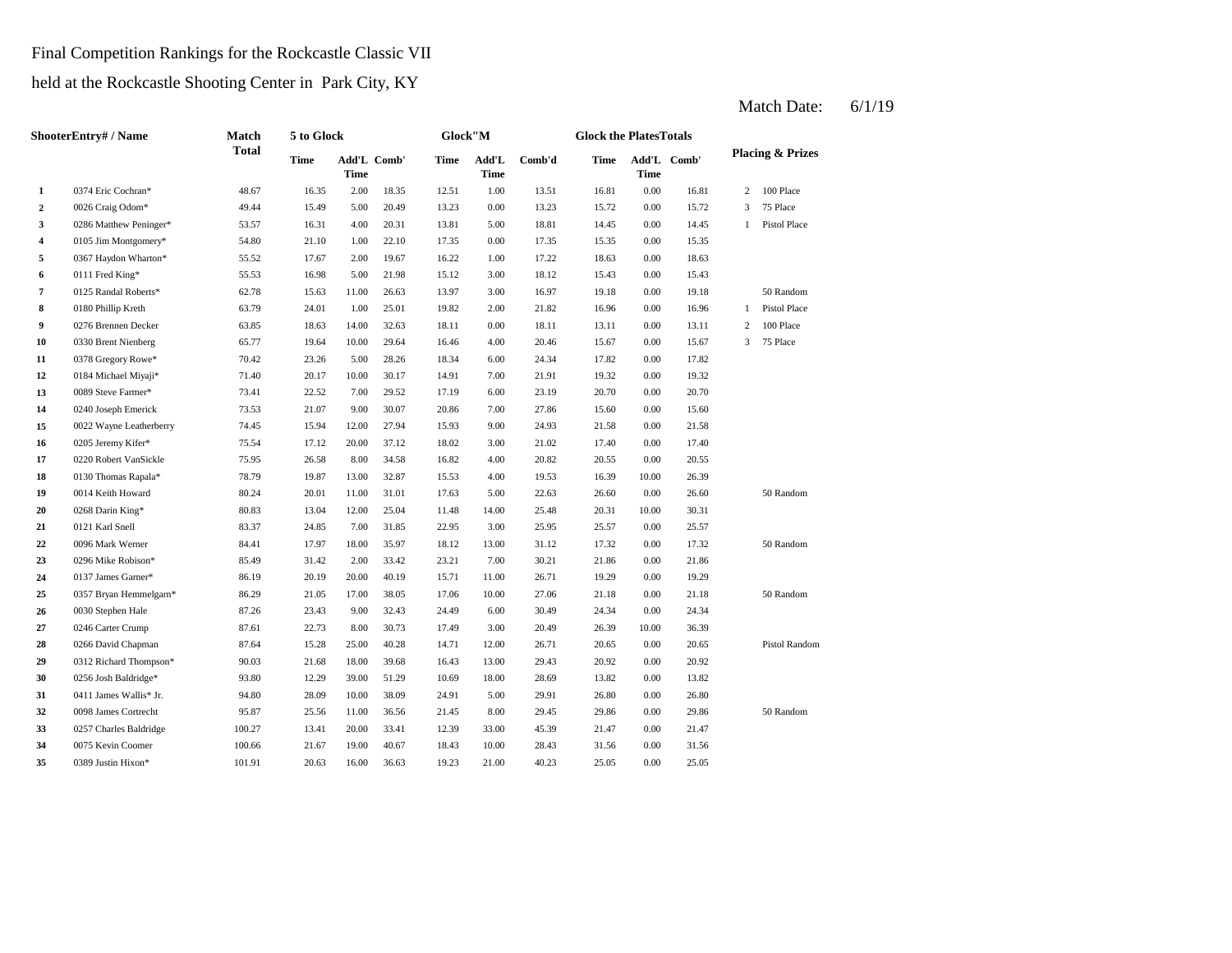|    | <b>ShooterEntry# / Name</b> | Match        | 5 to Glock  |                            |       | Glock"M |                      |        | <b>Glock the PlatesTotals</b> |                            |       |                             |
|----|-----------------------------|--------------|-------------|----------------------------|-------|---------|----------------------|--------|-------------------------------|----------------------------|-------|-----------------------------|
|    |                             | <b>Total</b> | <b>Time</b> | Add'L Comb'<br><b>Time</b> |       | Time    | Add'L<br><b>Time</b> | Comb'd | Time                          | Add'L Comb'<br><b>Time</b> |       | <b>Placing &amp; Prizes</b> |
| 36 | 0068 Ronald Logsdon         | 101.99       | 27.74       | 9.00                       | 36.74 | 22.08   | 14.00                | 36.08  | 29.17                         | 0.00                       | 29.17 |                             |
| 37 | 0178 Mark Hernandez         | 106.67       | 23.85       | 22.00                      | 45.85 | 25.97   | 7.00                 | 32.97  | 27.85                         | 0.00                       | 27.85 | 2 year membership rei       |
| 38 | 0415 Jerry Dillard          | 108.29       | 20.38       | 11.00                      | 31.38 | 19.56   | 16.00                | 35.56  | 41.35                         | 0.00                       | 41.35 |                             |
| 39 | 0004 Jim Graf               | 109.80       | 24.90       | 13.00                      | 37.90 | 22.00   | 10.00                | 32.00  | 29.90                         | 10.00                      | 39.90 |                             |
| 40 | 0049 Ronald Adams           | 110.52       | 31.65       | 11.00                      | 42.65 | 27.46   | 8.00                 | 35.46  | 32.41                         | 0.00                       | 32.41 |                             |
| 41 | 0169 Christopher Sales      | 111.68       | 31.94       | 13.00                      | 44.94 | 25.45   | 6.00                 | 31.45  | 25.29                         | 10.00                      | 35.29 |                             |
| 42 | 0045 Mark Atwood            | 112.97       | 24.11       | 26.00                      | 50.11 | 23.54   | 15.00                | 38.54  | 24.32                         | 0.00                       | 24.32 |                             |
| 43 | 0255 Tim Easley             | 113.08       | 32.47       | 14.00                      | 46.47 | 31.11   | 5.00                 | 36.11  | 30.50                         | 0.00                       | 30.50 | 2 year membership rei       |
| 44 | 0250 Eric Neumeier          | 114.84       | 31.16       | 21.00                      | 52.16 | 30.15   | 5.00                 | 35.15  | 27.53                         | 0.00                       | 27.53 |                             |
| 45 | 0054 S. Hartwell            | 115.07       | 19.99       | 28.00                      | 47.99 | 16.11   | 2.00                 | 18.11  | 18.97                         | 30.00                      | 48.97 |                             |
| 46 | 0032 Robert Guidice         | 117.36       | 24.34       | 9.00                       | 33.34 | 20.61   | 34.00                | 54.61  | 29.41                         | 0.00                       | 29.41 |                             |
| 47 | 0041 Shannon Williams       | 126.23       | 18.42       | 41.00                      | 59.42 | 16.40   | 30.00                | 46.40  | 20.41                         | 0.00                       | 20.41 |                             |
| 48 | 0291 Mark Shockney          | 127.11       | 35.69       | 19.00                      | 54.69 | 32.29   | 5.00                 | 37.29  | 35.13                         | 0.00                       | 35.13 |                             |
| 49 | 0327 Ken Lilly              | 127.32       | 23.31       | 39.00                      | 62.31 | 23.39   | 16.00                | 39.39  | 25.62                         | 0.00                       | 25.62 |                             |
| 50 | 0258 Thomas Mansfield Jr.   | 128.22       | 22.51       | 33.00                      | 55.51 | 21.92   | 13.00                | 34.92  | 27.79                         | 10.00                      | 37.79 |                             |
| 51 | 0157 Jeff Martin            | 129.26       | 34.60       | 11.00                      | 45.60 | 27.36   | 30.00                | 57.36  | 26.30                         | 0.00                       | 26.30 |                             |
| 52 | 0420 Stephen Dodson         | 129.68       | 27.66       | 20.00                      | 47.66 | 25.89   | 24.00                | 49.89  | 32.13                         | 0.00                       | 32.13 |                             |
| 53 | 0119 Dianna Snell           | 132.36       | 33.56       | 19.00                      | 52.56 | 29.63   | 10.00                | 39.63  | 40.17                         | 0.00                       | 40.17 | 50 Random                   |
| 54 | 0322 Andrew Sales           | 134.49       | 36.10       | 4.00                       | 40.10 | 28.01   | 3.00                 | 31.01  | 43.38                         | 20.00                      | 63.38 |                             |
| 55 | 0325 Katherine Lilly        | 134.76       | 22.59       | 37.00                      | 59.59 | 18.36   | 19.00                | 37.36  | 37.81                         | 0.00                       | 37.81 |                             |
| 56 | 0300 Fred Sarvis            | 138.57       | 24.98       | 40.00                      | 64.98 | 24.33   | 14.00                | 38.33  | 35.26                         | 0.00                       | 35.26 |                             |
| 57 | 0231 Tracy Davenport        | 141.19       | 27.64       | 27.00                      | 54.64 | 24.68   | 29.00                | 53.68  | 32.87                         | 0.00                       | 32.87 |                             |
| 58 | 0123 David Ferson           | 152.10       | 28.15       | 30.00                      | 58.15 | 30.29   | 21.00                | 51.29  | 42.66                         | 0.00                       | 42.66 |                             |
| 59 | 0416 Jim Noble              | 155.44       | 27.01       | 49.00                      | 76.01 | 23.99   | 12.00                | 35.99  | 43.44                         | 0.00                       | 43.44 |                             |
| 60 | 0101 Ed Cortrecht           | 158.68       | 30.35       | 16.00                      | 46.35 | 32.41   | 9.00                 | 41.41  | 50.92                         | 20.00                      | 70.92 |                             |
| 61 | 0394 Kevin Green            | 164.90       | 19.18       | 16.00                      | 35.18 | 19.76   | 28.00                | 47.76  | 41.96                         | 40.00                      | 81.96 |                             |
| 62 | 0235 Kenneth Kerr           | 165.97       | 42.53       | 20.00                      | 62.53 | 35.28   | 15.00                | 50.28  | 53.16                         | 0.00                       | 53.16 | 2 year membership rei       |
| 63 | 0092 Michael Peters         | 168.24       | 33.83       | 48.00                      | 81.83 | 32.16   | 12.00                | 44.16  | 42.25                         | 0.00                       | 42.25 |                             |
| 64 | 0365 David Howell           | 169.47       | 19.96       | 53.00                      | 72.96 | 20.07   | 41.00                | 61.07  | 35.44                         | 0.00                       | 35.44 |                             |
| 65 | 0042 Marie Atwood           | 171.70       | 28.55       | 27.00                      | 55.55 | 23.50   | 16.00                | 39.50  | 36.65                         | 40.00                      | 76.65 |                             |
| 66 | 0315 Steve Knickle          | 172.63       | 28.63       | 27.00                      | 55.63 | 25.31   | 17.00                | 42.31  | 34.69                         | 40.00                      | 74.69 |                             |
| 67 | 0035 Chad Gunning           | 172.79       | 29.95       | 44.00                      | 73.95 | 29.99   | 23.00                | 52.99  | 45.85                         | 0.00                       | 45.85 |                             |
| 68 | 0264 Daniel Holifield       | 186.30       | 21.79       | 39.00                      | 60.79 | 20.94   | 35.00                | 55.94  | 49.57                         | 20.00                      | 69.57 | Pistol Random               |
| 69 | 0412 Nathan Noble           | 187.45       | 20.55       | 51.00                      | 71.55 | 17.23   | 13.00                | 30.23  | 45.67                         | 40.00                      | 85.67 |                             |
| 70 | 0010 James Howard           | 189.32       | 19.13       | 72.00                      | 91.13 | 21.98   | 44.00                | 65.98  | 32.21                         | 0.00                       | 32.21 |                             |
| 71 | 0414 Nick Noble             | 198.18       | 25.79       | 50.00                      | 75.79 | 20.68   | 16.00                | 36.68  | 45.71                         | 40.00                      | 85.71 |                             |
| 72 | 0147 L Joseph Niemeyer      | 198.50       | 30.29       | 25.00                      | 55.29 | 29.69   | 25.00                | 54.69  | 48.52                         | 40.00                      | 88.52 |                             |
| 73 | 0176 Eric Simpson           | 205.89       | 31.53       | 47.00                      | 78.53 | 29.52   | 20.00                | 49.52  | 47.84                         | 30.00                      | 77.84 |                             |
| 74 | 0341 Brian Van Note         | 205.95       | 31.00       | 38.00                      | 69.00 | 23.67   | 44.00                | 67.67  | 59.28                         | 10.00                      | 69.28 |                             |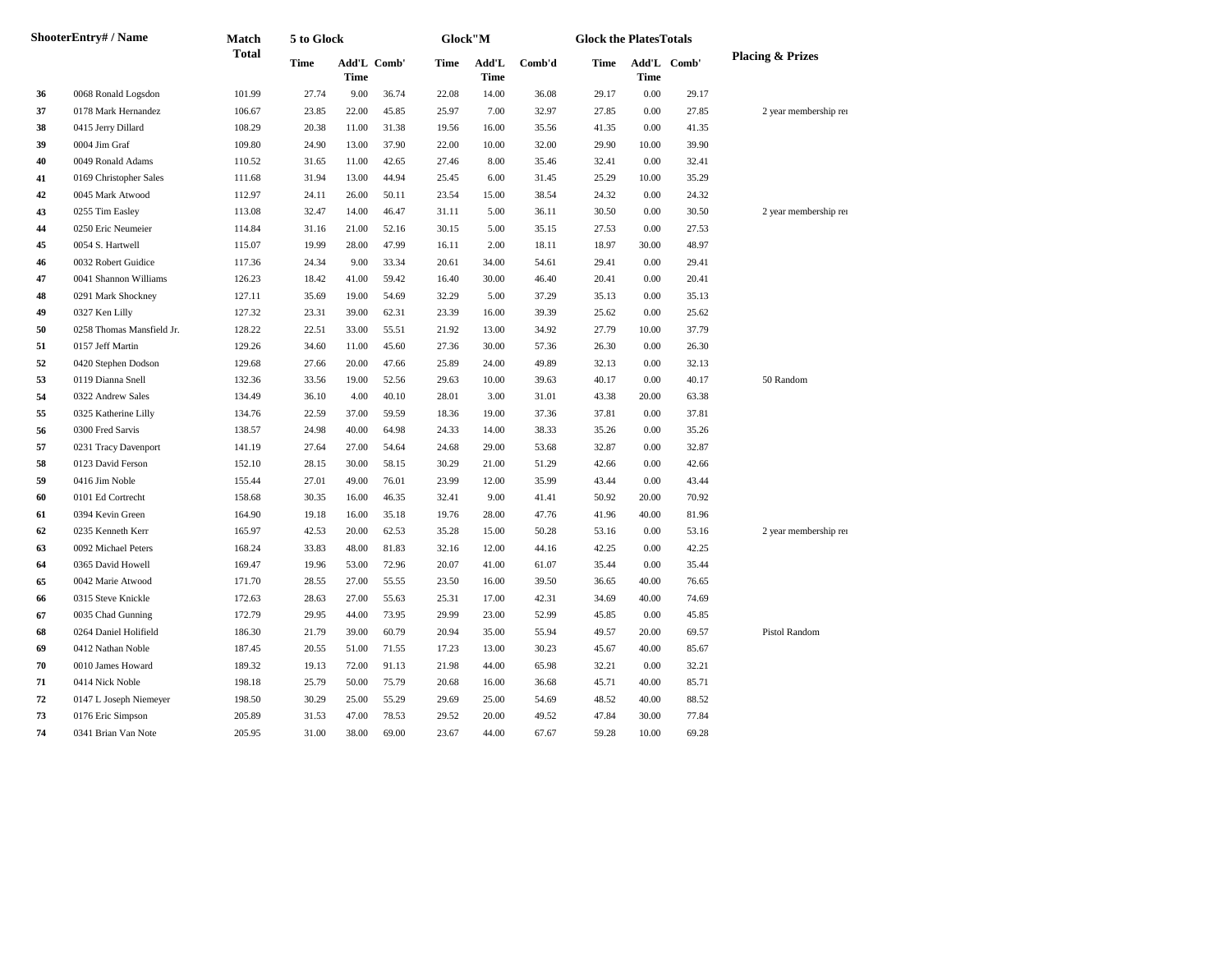|    | ShooterEntry# / Name | Match    | 5 to Glock  |                            |        | Glock"M |               |        | <b>Glock the Plates Totals</b> |                      |        |                             |
|----|----------------------|----------|-------------|----------------------------|--------|---------|---------------|--------|--------------------------------|----------------------|--------|-----------------------------|
|    |                      | Total    | <b>Time</b> | Add'L Comb'<br><b>Time</b> |        | Time    | Add'L<br>Time | Comb'd | <b>Time</b>                    | Add'L<br><b>Time</b> | Comb'  | <b>Placing &amp; Prizes</b> |
| 75 | 0417 Allen Jenkins   | 219.87   | 20.75       | 72.00                      | 92.75  | 22.07   | 24.00         | 46.07  | 41.05                          | 40.00                | 81.05  |                             |
| 76 | 0191 Don Bailey      | 244.77   | 33.59       | 39.00                      | 72.59  | 27.39   | 49.00         | 76.39  | 45.79                          | 50.00                | 95.79  |                             |
| 77 | 0150 Gary Peacock    | 322.40   | 43.78       | 59.00                      | 102.78 | 38.26   | 37.00         | 75.26  | 64.36                          | 80.00                | 144.36 |                             |
| 78 | 0038 Jared White     | 326.02   | 29.31       | 45.00                      | 74.31  | 30.81   | 39.00         | 69.81  | 61.90                          | 120.00               | 181.90 |                             |
| 79 | 0419 Eric Arnold     | 336.36   | 20.38       | 92.00                      | 112.38 | 25.97   | 65.00         | 90.97  | 43.01                          | 90.00                | 133.01 |                             |
| 80 | 0084 Jack Gill       | 382.98   | 33.25       | 71.00                      | 104.25 | 29.98   | 66.00         | 95.98  | 52.75                          | 130.00               | 182.75 |                             |
| 81 | 0307 Brenda Graham   | 419.41   | 54.89       | 27.00                      | 81.89  | 53.93   | 4.00          | 57.93  | 89.59                          | 190.00               | 279.59 |                             |
| 82 | 0362 Chris Cosby     | 492.26   | 23.48       | 131.00                     | 154.48 | 25.71   | 96.00         | 121.71 | 46.07                          | 170.00               | 216.07 | 50 Random                   |
| 83 | 0370 Austin Hull     | 689.84   | 25.06       | 5.00                       | 30.06  | 19.82   | 0.00          | 19.82  | 399.96                         | 240.00               | 639.96 |                             |
| 84 | 0380 Mitch Kamp      | 1,004.66 | 221.94      | 46.00                      | 267.94 | 40.76   | 56.00         | 96.76  | 399.96                         | 240.00               | 639.96 |                             |
| 85 | 0343 Janette Larvick | 1,267.88 | 28.95       | 29.00                      | 57.95  | 299.97  | 270.00        | 569.97 | 399.96                         | 240.00               | 639.96 |                             |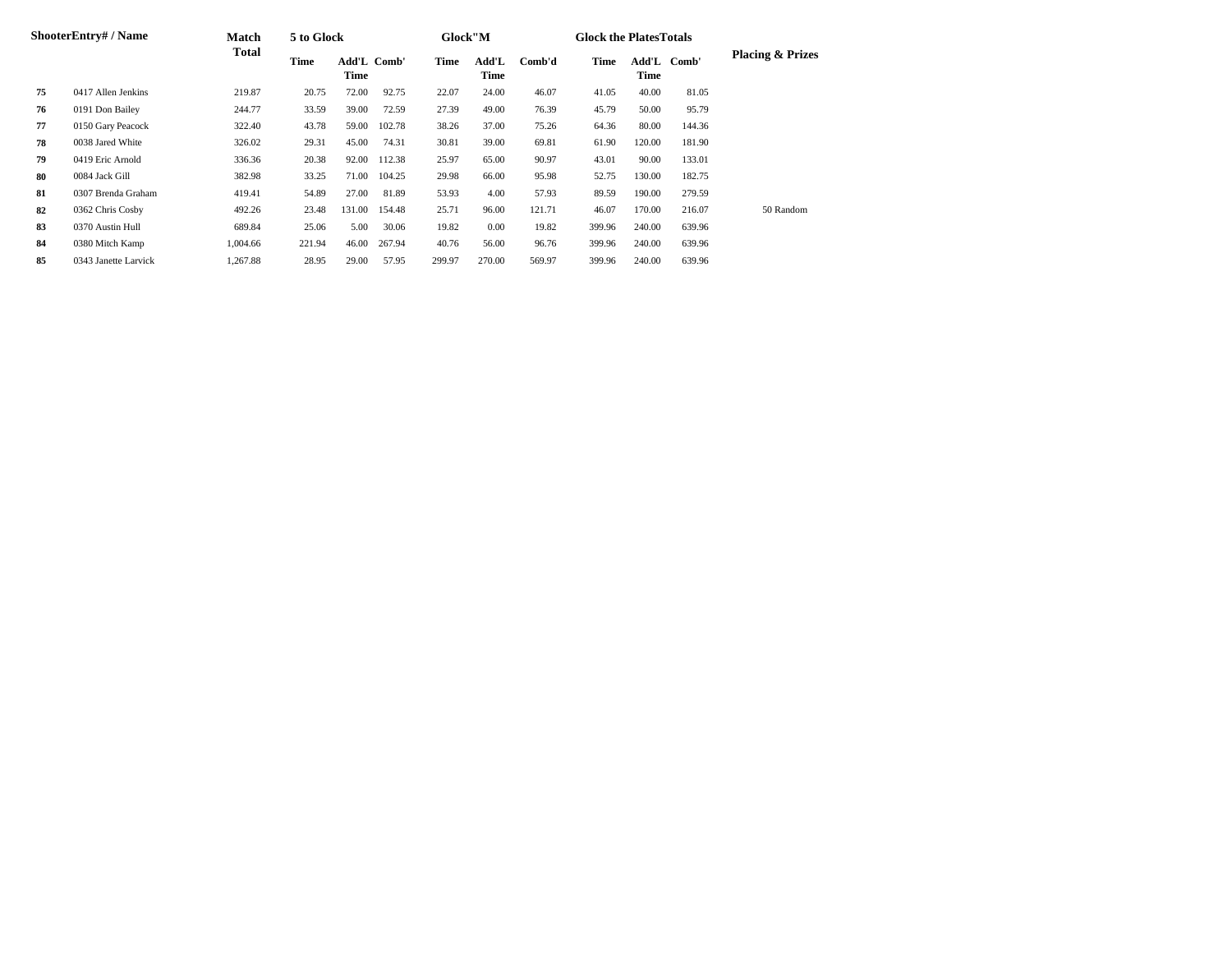## Final Guardian Rankings for the Rockcastle Classic VII

# held at the Rockcastle Shooting Center in Park City, KY

|                         | ShooterEntry# / Name  | Match        | 5 to Glock |       |             | Glock"M |                      |        | <b>Glock the PlatesTotals</b> |             |             |                |                             |                          |
|-------------------------|-----------------------|--------------|------------|-------|-------------|---------|----------------------|--------|-------------------------------|-------------|-------------|----------------|-----------------------------|--------------------------|
|                         |                       | <b>Total</b> | Time       | Time  | Add'L Comb' | Time    | Add'L<br><b>Time</b> | Comb'd | Time                          | <b>Time</b> | Add'L Comb' |                | <b>Placing &amp; Prizes</b> | <b>Categories</b>        |
| 1                       | 0354 Bryan Hemmelgarn | 75.25        | 21.03      | 4.00  | 25.03       | 15.40   | 11.00                | 26.40  | 23.82                         | 0.00        | 23.82       |                | <b>Pistol Place</b>         |                          |
| $\overline{2}$          | 0046 Ronald Adams     | 86.98        | 29.80      | 4.00  | 33.80       | 28.02   | 1.00                 | 29.02  | 24.16                         | 0.00        | 24.16       | $\overline{2}$ | 100 Place                   | Super Senior             |
| $\overline{2}$          |                       | 86.98        | 29.80      | 4.00  | 33.80       | 28.02   | 1.00                 | 29.02  | 24.16                         | 0.00        | 24.16       |                | 75 Super Senior             | Super Senior             |
| 3                       | 0001 Jim Graf         | 87.54        | 28.21      | 7.00  | 35.21       | 21.85   | 4.00                 | 25.85  | 26.48                         | 0.00        | 26.48       | 3              | <b>Etool Place</b>          | Senior                   |
| 3                       |                       | 87.54        | 28.21      | 7.00  | 35.21       | 21.85   | 4.00                 | 25.85  | 26.48                         | 0.00        | 26.48       |                | 75 Senior                   | Senior                   |
| $\overline{\mathbf{4}}$ | 0195 Nelson Barber    | 99.02        | 26.33      | 15.00 | 41.33       | 23.62   | 7.00                 | 30.62  | 27.07                         | 0.00        | 27.07       |                | \$75.00 Challenged          | Challenged, Super Senior |
| 5                       | 0013 Keith Howard     | 107.11       | 20.62      | 20.00 | 40.62       | 19.13   | 21.00                | 40.13  | 26.36                         | 0.00        | 26.36       |                |                             |                          |
| 6                       | 0214 Stephen Dodson   | 127.34       | 17.61      | 29.00 | 46.61       | 19.16   | 26.00                | 45.16  | 35.57                         | 0.00        | 35.57       |                |                             | Senior                   |
| 7                       | 0029 Stephen Hale     | 131.67       | 23.78      | 26.00 | 49.78       | 20.86   | 15.00                | 35.86  | 36.03                         | 10.00       | 46.03       |                |                             | Super Senior             |
| 8                       | 0249 Eric Neumeier    | 143.61       | 31.18      | 38.00 | 69.18       | 28.01   | 16.00                | 44.01  | 30.42                         | 0.00        | 30.42       |                | 2 year membership rei       |                          |
| 9                       | 0340 Brian Van Note   | 146.26       | 30.02      | 33.00 | 63.02       | 26.24   | 12.00                | 38.24  | 45.00                         | 0.00        | 45.00       |                |                             |                          |
| 10                      | 0199 Rick Gibbs       | 146.82       | 27.80      | 23.00 | 50.80       | 22.04   | 12.00                | 34.04  | 41.98                         | 20.00       | 61.98       |                |                             | Senior                   |
| 11                      | 0348 Cory Rapala      | 166.84       | 38.99      | 36.00 | 74.99       | 21.15   | 21.00                | 42.15  | 49.70                         | 0.00        | 49.70       |                | 2 year membership rei       |                          |
| 12                      | 0009 James Howard     | 189.96       | 16.27      | 99.00 | 115.27      | 23.74   | 19.00                | 42.74  | 31.95                         | 0.00        | 31.95       |                |                             | Senior                   |
| 13                      | 0263 Daniel Holifield | 202.96       | 22.23      | 35.00 | 57.23       | 22.56   | 38.00                | 60.56  | 55.17                         | 30.00       | 85.17       |                |                             |                          |
| 14                      | 0234 Kenneth Kerr     | 225.83       | 40.20      | 23.00 | 63.20       | 36.07   | 15.00                | 51.07  | 71.56                         | 40.00       | 111.56      |                |                             | Super Senior             |
| 15                      | 0188 Don Bailey       | 227.00       | 30.37      | 34.00 | 64.37       | 28.15   | 23.00                | 51.15  | 61.48                         | 50.00       | 111.48      |                |                             | Super Senior             |
| 16                      | 0299 Fred Sarvis      | 268.37       | 27.02      | 88.00 | 115.02      | 27.54   | 53.00                | 80.54  | 42.81                         | 30.00       | 72.81       |                |                             | Super Senior             |
| 17                      | 0037 Jared White      | 309.71       | 28.50      | 94.00 | 122.50      | 27.25   | 58.00                | 85.25  | 51.96                         | 50.00       | 101.96      |                |                             |                          |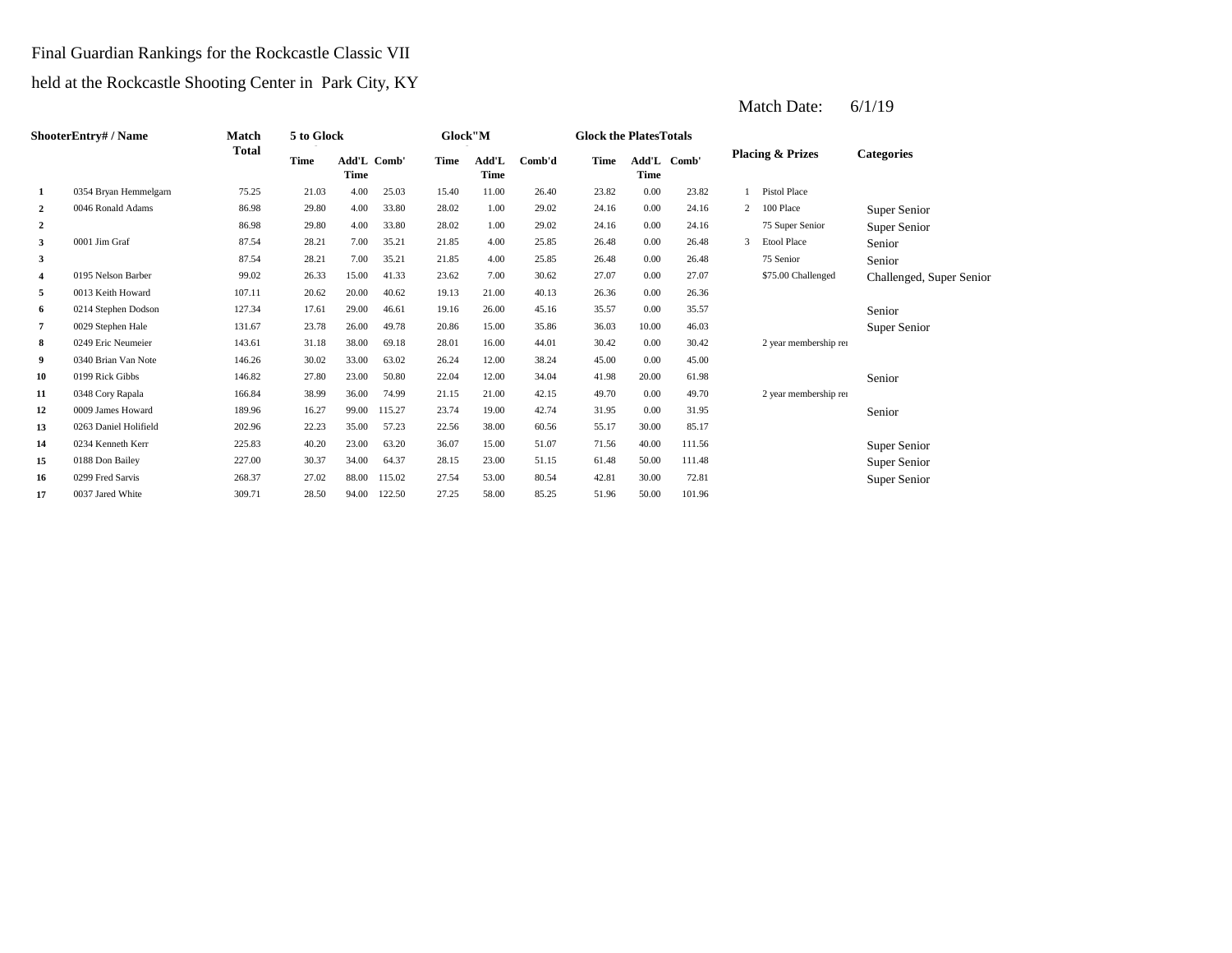## Final Heavy Metal Rankings for the Rockcastle Classic VII

held at the Rockcastle Shooting Center in Park City, KY

|                | <b>ShooterEntry#/Name</b> | Match        | 5 to Glock  |       |             | Glock"M |               |        | <b>Glock the PlatesTotals</b> |       |             |   |                             |
|----------------|---------------------------|--------------|-------------|-------|-------------|---------|---------------|--------|-------------------------------|-------|-------------|---|-----------------------------|
|                |                           | <b>Total</b> | <b>Time</b> | Time  | Add'L Comb' | Time    | Add'L<br>Time | Comb'd | Time                          | Time  | Add'L Comb' |   | <b>Placing &amp; Prizes</b> |
| 1              | 0028 Craig Odom*          | 45.29        | 16.68       | 1.00  | 17.68       | 13.44   | 0.00          | 13.44  | 14.17                         | 0.00  | 14.17       | 1 | Pistol MatchMeister         |
| $\overline{2}$ | 0305 Matthew Peninger*    | 64.43        | 20.08       | 4.00  | 24.08       | 17.97   | 2.00          | 19.97  | 20.38                         | 0.00  | 20.38       | 2 | 100 Place                   |
| 3              | 0114 Fred King*           | 66.12        | 19.83       | 2.00  | 21.83       | 16.93   | 9.00          | 25.93  | 18.36                         | 0.00  | 18.36       | 1 | Pistol Place                |
| 4              | 0059 Michael Hellard*     | 66.93        | 20.79       | 5.00  | 25.79       | 18.99   | 3.00          | 21.99  | 19.15                         | 0.00  | 19.15       |   |                             |
| 5              | 0167 Eli Colotta*         | 67.58        | 18.46       | 8.00  | 26.46       | 15.86   | 10.00         | 25.86  | 15.26                         | 0.00  | 15.26       |   |                             |
| 6              | 0128 Randal Roberts*      | 69.31        | 16.13       | 4.00  | 20.13       | 15.22   | 13.00         | 28.22  | 20.96                         | 0.00  | 20.96       |   |                             |
| $\overline{7}$ | 0187 Michael Miyaji*      | 69.83        | 27.15       | 6.00  | 33.15       | 17.09   | 2.00          | 19.09  | 17.59                         | 0.00  | 17.59       |   |                             |
| 8              | 0274 Trace Decker         | 70.03        | 26.18       | 6.00  | 32.18       | 16.48   | 8.00          | 24.48  | 13.37                         | 0.00  | 13.37       |   | 1 Pistol Place              |
| 9              | 0131 Thomas Rapala*       | 75.82        | 19.91       | 8.00  | 27.91       | 18.21   | 12.00         | 30.21  | 17.70                         | 0.00  | 17.70       |   |                             |
| 10             | 0285 William Drummond*    | 78.33        | 19.34       | 13.00 | 32.34       | 16.52   | 8.00          | 24.52  | 21.47                         | 0.00  | 21.47       |   |                             |
| 11             | 0090 Steve Farmer*        | 78.83        | 22.06       | 17.00 | 39.06       | 17.33   | 4.00          | 21.33  | 18.44                         | 0.00  | 18.44       |   |                             |
| 12             | 0107 Jim Montgomery*      | 80.00        | 22.11       | 9.00  | 31.11       | 18.01   | 9.00          | 27.01  | 21.88                         | 0.00  | 21.88       |   | Pistol Random               |
| 13             | 0164 James Wallis* Jr.    | 84.31        | 27.86       | 7.00  | 34.86       | 23.13   | 5.00          | 28.13  | 21.32                         | 0.00  | 21.32       |   |                             |
| 14             | 0270 Darin King*          | 87.94        | 13.22       | 29.00 | 42.22       | 11.41   | 18.00         | 29.41  | 16.31                         | 0.00  | 16.31       |   | 50 Random                   |
| 15             | 0208 Jeremy Kifer*        | 90.52        | 23.33       | 21.00 | 44.33       | 20.40   | 7.00          | 27.40  | 18.79                         | 0.00  | 18.79       |   |                             |
| 16             | 0007 Jim Graf             | 91.98        | 28.64       | 12.00 | 40.64       | 25.81   | 0.00          | 25.81  | 25.53                         | 0.00  | 25.53       | 2 | 100 Place                   |
| 17             | 0201 Rick Gibbs           | 93.56        | 29.29       | 3.00  | 32.29       | 26.70   | 7.00          | 33.70  | 27.57                         | 0.00  | 27.57       | 3 | 75 Place                    |
| 18             | 0261 Christopher Digges*  | 94.34        | 25.11       | 5.00  | 30.11       | 24.55   | 9.00          | 33.55  | 30.68                         | 0.00  | 30.68       |   |                             |
| 19             | 0242 Joseph Emerick       | 96.71        | 23.87       | 7.00  | 30.87       | 22.86   | 17.00         | 39.86  | 25.98                         | 0.00  | 25.98       |   |                             |
| 20             | 0313 Richard Thompson*    | 96.85        | 25.06       | 15.00 | 40.06       | 17.30   | 15.00         | 32.30  | 24.49                         | 0.00  | 24.49       |   |                             |
| 21             | 0278 Charles Pearl        | 98.22        | 20.43       | 12.00 | 32.43       | 17.21   | 13.00         | 30.21  | 25.58                         | 10.00 | 35.58       |   |                             |
| 22             | 0310 Jackie Graham        | 99.25        | 25.04       | 10.00 | 35.04       | 21.87   | 15.00         | 36.87  | 27.34                         | 0.00  | 27.34       |   |                             |
| 23             | 0050 Ronald Adams         | 104.16       | 36.90       | 11.00 | 47.90       | 28.58   | 3.00          | 31.58  | 24.68                         | 0.00  | 24.68       |   |                             |
| 24             | 0056 S. Hartwell          | 106.20       | 22.23       | 29.00 | 51.23       | 20.72   | 13.00         | 33.72  | 21.25                         | 0.00  | 21.25       |   |                             |
| 25             | 0077 Kevin Coomer         | 109.47       | 24.93       | 5.00  | 29.93       | 19.33   | 30.00         | 49.33  | 30.21                         | 0.00  | 30.21       |   |                             |
| 26             | 0170 Christopher Sales    | 115.76       | 30.24       | 7.00  | 37.24       | 26.51   | 9.00          | 35.51  | 33.01                         | 10.00 | 43.01       |   |                             |
| 27             | 0360 Bryan Hemmelgarn*    | 116.22       | 26.50       | 16.00 | 42.50       | 21.85   | 18.00         | 39.85  | 33.87                         | 0.00  | 33.87       |   |                             |
| 28             | 0323 Andrew Sales         | 118.93       | 35.51       | 4.00  | 39.51       | 32.09   | 7.00          | 39.09  | 40.33                         | 0.00  | 40.33       |   |                             |
| 29             | 0222 Robert VanSickle     | 120.48       | 26.58       | 8.00  | 34.58       | 28.34   | 12.00         | 40.34  | 35.56                         | 10.00 | 45.56       |   |                             |
| 30             | 0134 James Copeland       | 138.77       | 26.68       | 24.00 | 50.68       | 25.38   | 32.00         | 57.38  | 30.71                         | 0.00  | 30.71       |   |                             |
| 31             | 0293 Mark Shockney        | 138.90       | 35.39       | 24.00 | 59.39       | 33.67   | 7.00          | 40.67  | 38.84                         | 0.00  | 38.84       |   |                             |
| 32             | 0081 James Carter         | 143.68       | 32.45       | 8.00  | 40.45       | 29.94   | 19.00         | 48.94  | 44.29                         | 10.00 | 54.29       |   |                             |
| 33             | 0203 Tina Gibbs           | 145.07       | 29.62       | 33.00 | 62.62       | 27.17   | 8.00          | 35.17  | 47.28                         | 0.00  | 47.28       |   |                             |
| 34             | 0194 Don Bailey           | 146.06       | 30.91       | 21.00 | 51.91       | 26.21   | 18.00         | 44.21  | 39.94                         | 10.00 | 49.94       |   |                             |
| 35             | 0065 Phillip Henderson    | 152.75       | 29.59       | 27.00 | 56.59       | 23.28   | 19.00         | 42.28  | 43.88                         | 10.00 | 53.88       |   |                             |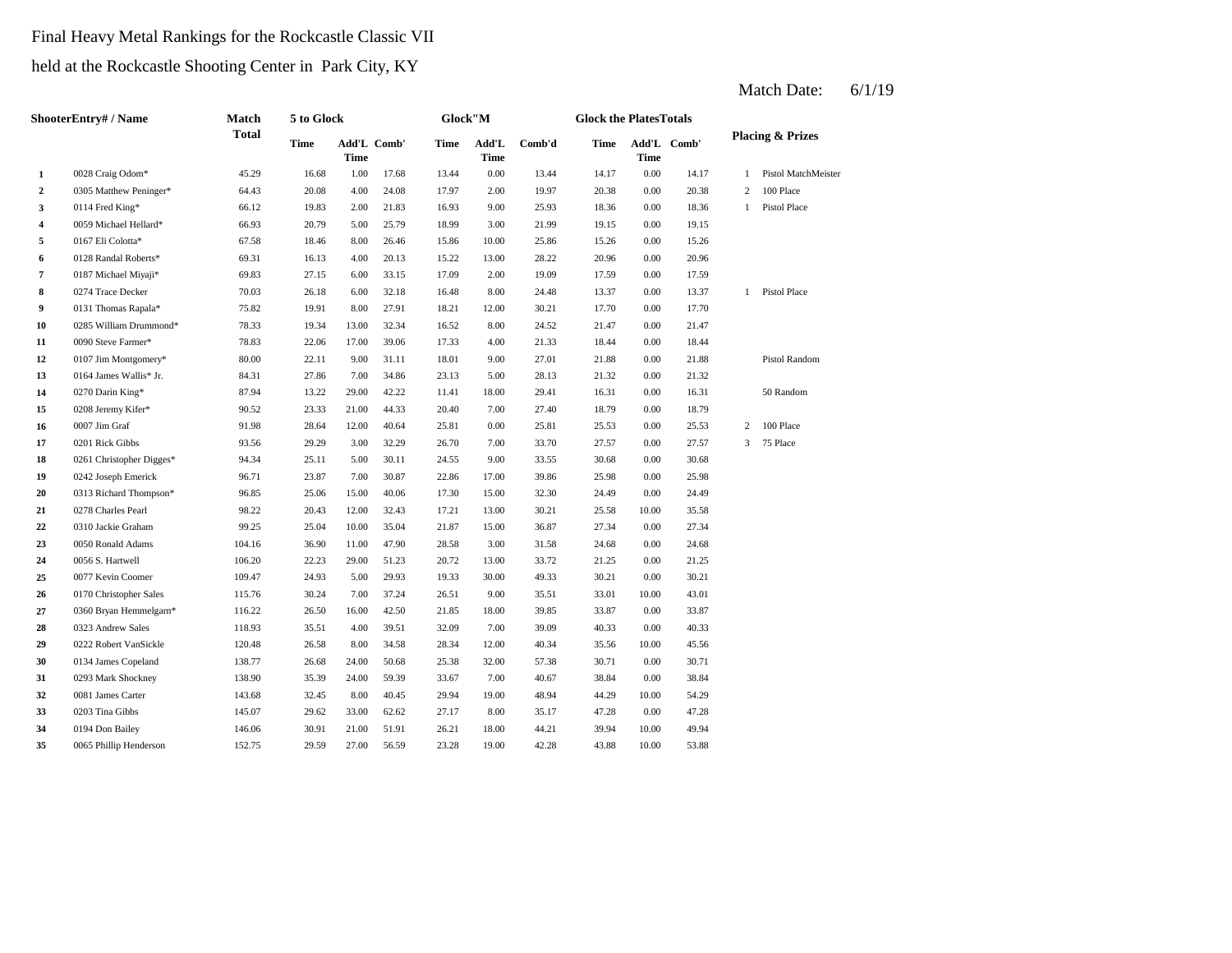|    | ShooterEntry# / Name | Match  | 5 to Glock |                     |        | Glock"M |               |        | <b>Glock the PlatesTotals</b> |                     |        |                             |
|----|----------------------|--------|------------|---------------------|--------|---------|---------------|--------|-------------------------------|---------------------|--------|-----------------------------|
|    |                      | Total  | Time       | Add'L Comb'<br>Time |        | Time    | Add'L<br>Time | Comb'd | Time                          | Add'L Comb'<br>Time |        | <b>Placing &amp; Prizes</b> |
| 36 | 0366 David Howell    | 164.33 | 24.85      | 21.00               | 45.85  | 18.99   | 24.00         | 42.99  | 55.49                         | 20.00               | 75.49  |                             |
| 37 | 0212 Jeffery Adams   | 164.63 | 32.87      | 38.00               | 70.87  | 29.23   | 32.00         | 61.23  | 32.53                         | 0.00                | 32.53  |                             |
| 38 | 0279 Kevin Butler    | 195.45 | 25.37      | 43.00               | 68.37  | 19.84   | 27.00         | 46.84  | 50.24                         | 30.00               | 80.24  |                             |
| 39 | 0039 Jared White     | 199.50 | 28.48      | 79.00               | 107.48 | 30.64   | 22.00         | 52.64  | 39.38                         | 0.00                | 39.38  |                             |
| 40 | 0102 Ed Cortrecht    | 207.94 | 31.40      | 56.00               | 87.40  | 32.19   | 12.00         | 44.19  | 56.35                         | 20.00               | 76.35  |                             |
| 41 | 0318 David Dimond    | 225.92 | 25.36      | 72.00               | 97.36  | 23.01   | 40.00         | 63.01  | 45.55                         | 20.00               | 65.55  |                             |
| 42 | 0093 Michael Peters  | 242.41 | 37.98      | 23.00               | 60.98  | 36.32   | 16.00         | 52.32  | 69.11                         | 60.00               | 129.11 |                             |
| 43 | 0036 Chad Gunning    | 268.99 | 29.46      | 41.00               | 70.46  | 23.49   | 32.00         | 55.49  | 83.04                         | 60.00               | 143.04 | Pistol Random               |
| 44 | 0118 Jeff Robinson   | 299.39 | 22.63      | 52.00               | 74.63  | 20.35   | 12.00         | 32.35  | 42.41                         | 150.00              | 192.41 |                             |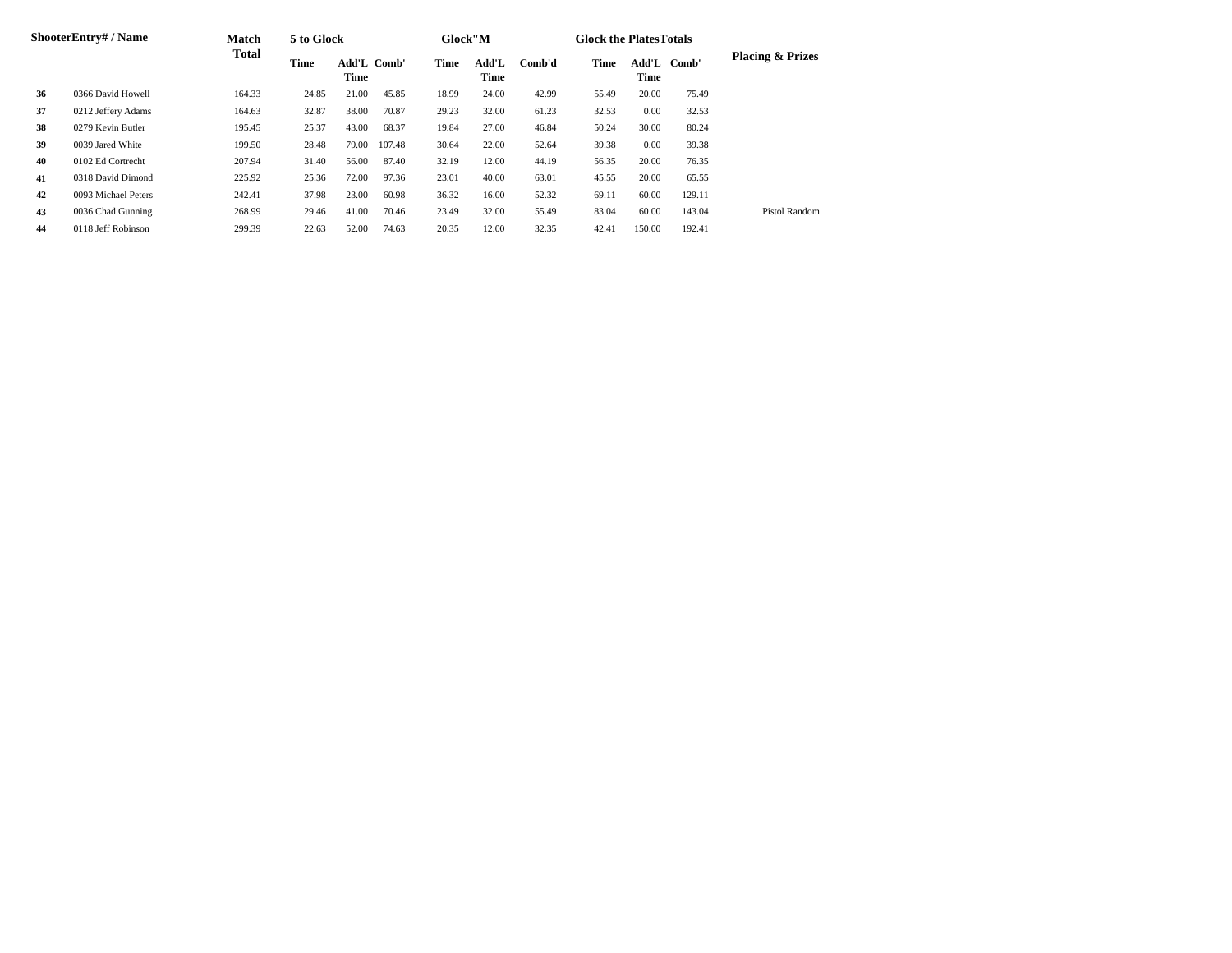#### Final Major Sub Rankings for the Rockcastle Classic VII

#### held at the Rockcastle Shooting Center in Park City, KY

#### **2** 0.00 17.33 0104 Jim Montgomery\* 42.19 12.93 1.00 13.93 10.93 10.93 0.00 **3** 12.00 025 Craig Odom\* 51.19 11.37 2.00 13.37 9.85 12.00 21.85 15.97 0.00 15.97 **4** 7.00 21.95 0267 Darin King\* 52.58 8.84 6.00 14.84 8.79 **5**  $0110$  Fred King\* **53.41** 12.69 5.00 17.69 11.69 4.00 15.69 20.03 **6** 3.00 260 Christopher Digges\* 57.14 16.80 0.00 16.80 17.15 3.00 20.15 20.19 0.00 **7** 0239 Joseph Emerick 58.35 14.71 2.00 16.71 13.53 2.00 15.53 26.11 0.00 26.11 **8** 1.00 12.58 1.000 12.12 0.00 12.12 1.58 1.00 12.58 1.33 10.00 **9** 0.058 Michael Hellard\* 60.23 14.43 1.00 15.43 12.97 0.00 12.97 21.83 10.00 **10** 0088 Steve Farmer\* 61.64 14.03 1.00 15.03 11.82 1.00 12.82 23.79 10.00 33.79 **11** 0183 Michael Miyaji\* 65.14 13.24 9.00 22.24 11.82 10.00 21.82 21.08 **12** 0021 Wayne Leatherberry 68.02 12.64 2.00 14.64 16.85 3.00 19.85 23.53 **13** 0295 Mike Robison\* 69.92 23.34 1.00 24.34 19.25 1.00 20.25 25.33 **14**  $\qquad 0053$  S. Hartwell **19.11.00 12.02 11.00 12.22 13.99 13.00 16.99 17.32 15** 0048 Ronald Adams 82.09 21.44 10.00 31.44 16.72 7.00 23.72 26.93 **16** 0309 Jackie Graham 84.92 14.83 6.00 20.83 15.39 5.00 20.39 23.70 **17** 0018 Douglas Catlett 89.76 20.56 1.00 21.56 19.74 6.00 25.74 32.46 **18** 0210 Jeffery Adams 90.84 20.01 12.00 32.01 20.93 2.00 22.93 35.90 0.00 **19** 0219 Robert VanSickle **91.98** 31.02 2.00 33.02 15.46 4.00 19.46 39.50 0.00 39.50 **20** 0173 Shannon McGill 97.77 13.92 11.00 24.92 11.73 9.00 20.73 32.12 **21** 0162 James Wallis\* Jr. 107.12 16.80 9.00 25.80 17.41 6.00 23.41 27.91 **22** 9.00 26.09 0229 Jeff Davenport 126.27 14.56 14.00 28.56 12.62 21.62 50.00 **23** 8356 Bryan Hemmelgarn\* 127.62 17.43 3.00 20.43 14.67 8.00 22.67 34.52 50.00 84.52 **24** 19.00 48.00 0290 Mark Shockney 130.15 26.13 9.00 35.13 18.02 37.02 10.00 58.00 **25** 6.00 **Don Bailey** 134.42 16.16 3.00 19.16 15.69 6.00 21.69 33.57 **26 2003 Jim Graf 23.92 28.43 2006 23.43 28.43 2006 23.44 23.92 23.44 23.92 27** 10.00 30.70 0197 Nelson Barber 157.98 19.61 10.00 29.61 17.67 27.67 70.00 **28** 0317 David Dimond 189.86 20.05 18.00 38.05 16.51 7.00 23.51 38.30 90.00 128.30 **29** 0080 James Carter 196.91 21.16 16.00 37.16 17.88 15.00 32.88 46.87 80.00 126.87 100.70 50.00 83.92 21.69 33.57 60.00 93.57 0003 Jim Graf 138.43 17.07 14.00 31.07 19.44 4.00 23.44 50 Random 76.09 30.00 57.91 20.73 20.00 52.12 35.90 10.00 42.46 20.00 43.70 50 Random 23.72 0.00 26.93 20.00 37.32 3 Etool Place 20.25 0.00 25.33 0053 S. Hartwell **79.53** 14.22 11.00 25.22 13.99 3.00 16.99 10.00 33.53 2 100 Place 21.82 0.00 21.08 31.83 34.33 2 year membership renewal Random 1 Pistol Place 20.19 0.00 20.03 15.79 0.00 21.95 17.33 1 Pistol Place **1** 0166 Eli Colotta\* 40.78 11.16 1.00 12.16 11.30 1.00 12.30 16.32 0.00 16.32 **Placing & Prizes Time Add'L Time Comb' Time Add'L Time**  $Comb'd$  **Time Time** Add'L Comb' **ShooterEntry# / Name Match Total 5 to Glock Time Glock"M Time Glock the PlatesTotals**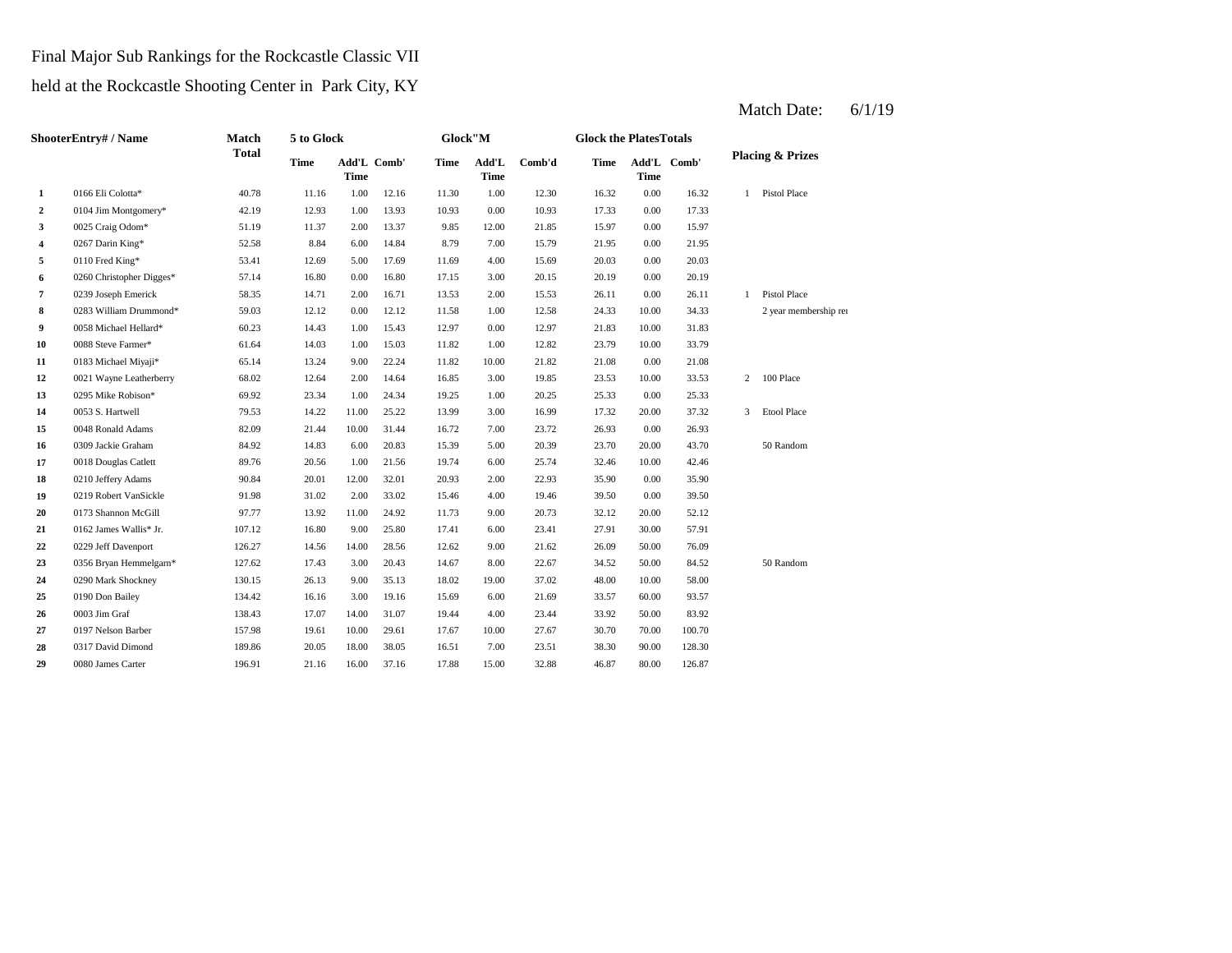## Final Master Stock Rankings for the Rockcastle Classic VII

held at the Rockcastle Shooting Center in Park City, KY

| ShooterEntry# / Name |                          | Match        | 5 to Glock |                            |       | Glock"M |                      |        |             | <b>Glock the PlatesTotals</b> |        |   |                             |  |
|----------------------|--------------------------|--------------|------------|----------------------------|-------|---------|----------------------|--------|-------------|-------------------------------|--------|---|-----------------------------|--|
|                      |                          | <b>Total</b> | Time       | Add'L Comb'<br><b>Time</b> |       | Time    | Add'L<br><b>Time</b> | Comb'd | <b>Time</b> | Add'L<br><b>Time</b>          | Comb'  |   | <b>Placing &amp; Prizes</b> |  |
| 1                    | 0376 Eric Cochran*       | 48.18        | 16.89      | 1.00                       | 17.89 | 14.04   | 2.00                 | 16.04  | 14.25       | 0.00                          | 14.25  |   | <b>Pistol Place</b>         |  |
| $\overline{2}$       | 0027 Craig Odom*         | 52.33        | 15.79      | 4.00                       | 19.79 | 12.27   | 8.00                 | 20.27  | 12.27       | 0.00                          | 12.27  | 2 | 100 Place                   |  |
| 3                    | 0106 Jim Montgomery*     | 57.82        | 21.07      | 1.00                       | 22.07 | 16.12   | 5.00                 | 21.12  | 14.63       | 0.00                          | 14.63  | 3 | 75 Place                    |  |
| 4                    | 0284 William Drummond*   | 58.93        | 16.20      | 5.00                       | 21.20 | 15.11   | 6.00                 | 21.11  | 16.62       | 0.00                          | 16.62  |   |                             |  |
| 5                    | 0287 Matthew Peninger*   | 64.26        | 16.56      | 9.00                       | 25.56 | 17.11   | 5.00                 | 22.11  | 16.59       | 0.00                          | 16.59  |   |                             |  |
| 6                    | 0186 Michael Miyaji*     | 66.91        | 19.71      | 6.00                       | 25.71 | 15.61   | 8.00                 | 23.61  | 17.59       | 0.00                          | 17.59  |   |                             |  |
| 7                    | 0368 Haydon Wharton*     | 71.25        | 17.52      | 13.00                      | 30.52 | 14.66   | 7.00                 | 21.66  | 19.07       | 0.00                          | 19.07  |   |                             |  |
| 8                    | 0127 Randal Roberts*     | 73.15        | 14.66      | 21.00                      | 35.66 | 14.18   | 6.00                 | 20.18  | 17.31       | 0.00                          | 17.31  |   |                             |  |
| 9                    | 0113 Fred King*          | 76.87        | 18.26      | 14.00                      | 32.26 | 14.28   | 15.00                | 29.28  | 15.33       | 0.00                          | 15.33  |   |                             |  |
| 10                   | 0163 James Wallis* Jr.   | 77.53        | 25.55      | 8.00                       | 33.55 | 23.73   | 3.00                 | 26.73  | 17.25       | 0.00                          | 17.25  |   |                             |  |
| 11                   | 0379 Gregory Rowe*       | 77.78        | 15.89      | 17.00                      | 32.89 | 17.71   | 6.00                 | 23.71  | 21.18       | 0.00                          | 21.18  |   |                             |  |
| 12                   | 0298 Mike Robison*       | 78.64        | 30.43      | 4.00                       | 34.43 | 23.64   | 2.00                 | 25.64  | 18.57       | 0.00                          | 18.57  |   | 50 Random                   |  |
| 13                   | 0262 Christopher Digges* | 79.51        | 24.38      | 4.00                       | 28.38 | 22.87   | 4.00                 | 26.87  | 24.26       | 0.00                          | 24.26  |   |                             |  |
| 14                   | 0207 Jeremy Kifer*       | 83.45        | 19.71      | 13.00                      | 32.71 | 18.46   | 9.00                 | 27.46  | 23.28       | 0.00                          | 23.28  |   |                             |  |
| 15                   | 0359 Bryan Hemmelgarn*   | 85.69        | 21.05      | 14.00                      | 35.05 | 14.51   | 15.00                | 29.51  | 21.13       | 0.00                          | 21.13  |   |                             |  |
| 16                   | 0390 Justin Hixon*       | 113.61       | 20.43      | 13.00                      | 33.43 | 18.88   | 18.00                | 36.88  | 23.30       | 20.00                         | 43.30  |   |                             |  |
| 17                   | 0064 Phillip Henderson   | 114.61       | 25.91      | 16.00                      | 41.91 | 19.45   | 23.00                | 42.45  | 30.25       | 0.00                          | 30.25  |   |                             |  |
| 18                   | 0211 Jeffery Adams       | 129.06       | 31.62      | 22.00                      | 53.62 | 25.91   | 14.00                | 39.91  | 35.53       | 0.00                          | 35.53  |   |                             |  |
| 19                   | 0138 James Garner*       | 130.79       | 19.21      | 13.00                      | 32.21 | 50.28   | 28.00                | 78.28  | 20.30       | 0.00                          | 20.30  |   | 50 Random                   |  |
| 20                   | 0006 Jim Graf            | 137.64       | 25.33      | 36.00                      | 61.33 | 19.50   | 10.00                | 29.50  | 36.81       | 10.00                         | 46.81  |   |                             |  |
| 21                   | 0193 Don Bailey          | 145.42       | 30.38      | 4.00                       | 34.38 | 24.48   | 22.00                | 46.48  | 44.56       | 20.00                         | 64.56  |   | 50 Random                   |  |
| 22                   | 0344 Janette Larvick     | 1,280.75     | 31.82      | 39.00                      | 70.82 | 299.97  | 270.00               | 569.97 | 399.96      | 240.00                        | 639.96 |   |                             |  |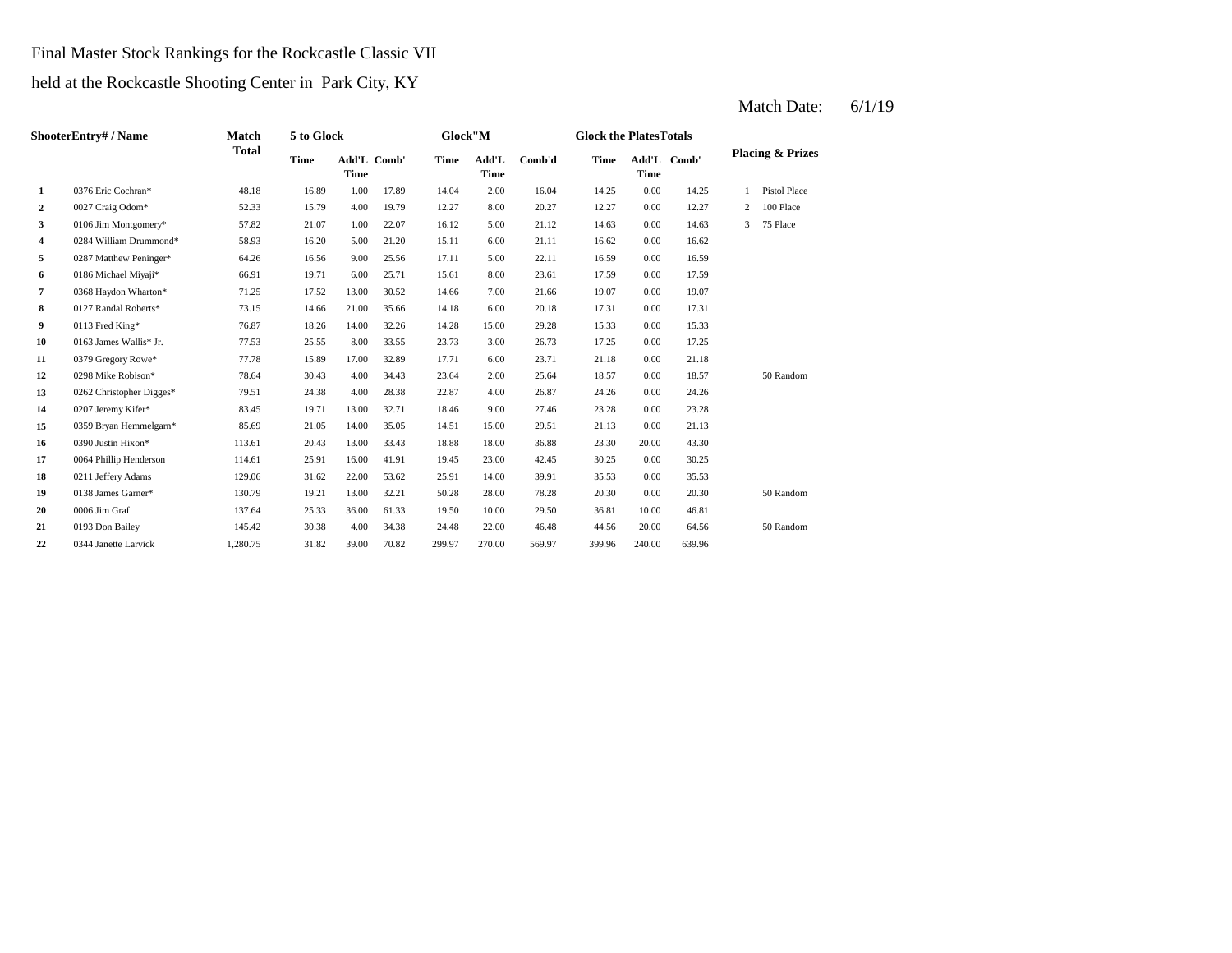## Final SubCompact Rankings for the Rockcastle Classic VII

held at the Rockcastle Shooting Center in Park City, KY

| <b>ShooterEntry#/Name</b> |                           | Match        | 5 to Glock |                     |       |       | Glock"M       |        |       | <b>Glock the PlatesTotals</b> |             |                             |                       |  |
|---------------------------|---------------------------|--------------|------------|---------------------|-------|-------|---------------|--------|-------|-------------------------------|-------------|-----------------------------|-----------------------|--|
|                           |                           | <b>Total</b> | Time       | Add'L Comb'<br>Time |       | Time  | Add'L<br>Time | Comb'd | Time  | <b>Time</b>                   | Add'L Comb' | <b>Placing &amp; Prizes</b> |                       |  |
| 1                         | 0282 William Drummond*    | 50.46        | 15.98      | 1.00                | 16.98 | 14.27 | 4.00          | 18.27  | 15.21 | 0.00                          | 15.21       | 1                           | Pistol Place          |  |
| $\overline{2}$            | 0165 Eli Colotta*         | 57.50        | 17.30      | 9.00                | 26.30 | 16.27 | 1.00          | 17.27  | 13.93 | 0.00                          | 13.93       | $\mathbf{2}$                | 100 Place             |  |
| 3                         | 0373 Eric Cochran*        | 57.61        | 16.71      | 11.00               | 27.71 | 13.14 | 1.00          | 14.14  | 15.76 | 0.00                          | 15.76       | 3                           | 75 Place              |  |
| $\overline{\mathbf{4}}$   | 0103 Jim Montgomery*      | 59.93        | 21.13      | 1.00                | 22.13 | 15.60 | 5.00          | 20.60  | 17.20 | 0.00                          | 17.20       |                             | 50 Random             |  |
| 5                         | 0129 Thomas Rapala*       | 60.07        | 21.20      | 3.00                | 24.20 | 16.98 | 2.00          | 18.98  | 16.89 | 0.00                          | 16.89       |                             | 50 Random             |  |
| 6                         | 0124 Randal Roberts*      | 60.39        | 17.20      | 9.00                | 26.20 | 13.48 | 3.00          | 16.48  | 17.71 | 0.00                          | 17.71       |                             |                       |  |
| $\overline{7}$            | 0109 Fred King*           | 63.41        | 19.60      | 7.00                | 26.60 | 15.35 | 2.00          | 17.35  | 19.46 | 0.00                          | 19.46       |                             | 50 Random             |  |
| 8                         | 0024 Craig Odom*          | 64.92        | 14.69      | 16.00               | 30.69 | 12.36 | 6.00          | 18.36  | 15.87 | 0.00                          | 15.87       |                             | 2 year membership rei |  |
| 9                         | 0238 Joseph Emerick       | 65.29        | 23.14      | 4.00                | 27.14 | 17.72 | 3.00          | 20.72  | 17.43 | 0.00                          | 17.43       | $\mathbf{1}$                | Pistol Place          |  |
| 10                        | 0204 Jeremy Kifer*        | 67.13        | 19.71      | 9.00                | 28.71 | 17.90 | 4.00          | 21.90  | 16.52 | 0.00                          | 16.52       |                             |                       |  |
| 11                        | 0182 Michael Miyaji*      | 73.06        | 19.43      | 14.00               | 33.43 | 16.76 | 4.00          | 20.76  | 18.87 | 0.00                          | 18.87       |                             |                       |  |
| 12                        | 0228 Jeff Davenport       | 77.65        | 18.12      | 16.00               | 34.12 | 16.04 | 3.00          | 19.04  | 24.49 | 0.00                          | 24.49       | 2                           | 100 Place             |  |
| 13                        | 0052 S. Hartwell          | 81.72        | 22.37      | 9.00                | 31.37 | 16.38 | 17.00         | 33.38  | 16.97 | 0.00                          | 16.97       | 3                           | 75 Place              |  |
| 14                        | 0355 Bryan Hemmelgarn*    | 82.34        | 25.27      | 1.00                | 26.27 | 17.24 | 17.00         | 34.24  | 21.83 | 0.00                          | 21.83       |                             |                       |  |
| 15                        | 0377 Gregory Rowe*        | 85.89        | 22.95      | 9.00                | 31.95 | 18.31 | 11.00         | 29.31  | 24.63 | 0.00                          | 24.63       |                             | 50 Random             |  |
| 16                        | 0218 Robert VanSickle     | 86.03        | 28.79      | 0.00                | 28.79 | 26.54 | 4.00          | 30.54  | 26.70 | 0.00                          | 26.70       |                             |                       |  |
| 17                        | 0139 Christopher Digges*  | 86.23        | 24.07      | 8.00                | 32.07 | 23.57 | 1.00          | 24.57  | 29.59 | 0.00                          | 29.59       |                             | 50 Random             |  |
| 18                        | 0294 Mike Robison*        | 86.56        | 38.72      | 1.00                | 39.72 | 26.30 | 0.00          | 26.30  | 20.54 | 0.00                          | 20.54       |                             |                       |  |
| 19                        | 0057 Michael Hellard*     | 89.95        | 22.81      | 8.00                | 30.81 | 17.82 | 19.00         | 36.82  | 22.32 | 0.00                          | 22.32       |                             |                       |  |
| 20                        | 0372 Frank Cassady* III   | 91.36        | 17.66      | 7.00                | 24.66 | 17.32 | 12.00         | 29.32  | 27.38 | 10.00                         | 37.38       |                             | 50 Random             |  |
| 21                        | 0303 Aaron Hawkins*       | 92.81        | 17.12      | 34.00               | 51.12 | 17.55 | 7.00          | 24.55  | 17.14 | 0.00                          | 17.14       |                             |                       |  |
| 22                        | 0311 Richard Thompson*    | 93.80        | 24.21      | 16.00               | 40.21 | 17.68 | 9.00          | 26.68  | 26.91 | 0.00                          | 26.91       |                             |                       |  |
| 23                        | 0070 Jeff McCoy           | 93.85        | 29.92      | 3.00                | 32.92 | 23.72 | 2.00          | 25.72  | 35.21 | 0.00                          | 35.21       |                             | 2 year membership rei |  |
| 24                        | 0161 James Wallis* Jr.    | 97.31        | 27.41      | 10.00               | 37.41 | 26.33 | 8.00          | 34.33  | 25.57 | 0.00                          | 25.57       |                             | 50 Random             |  |
| 25                        | 0245 Carter Crump         | 100.60       | 23.61      | 19.00               | 42.61 | 21.09 | 5.00          | 26.09  | 31.90 | 0.00                          | 31.90       |                             |                       |  |
| 26                        | 0196 Nelson Barber        | 100.67       | 25.54      | 12.00               | 37.54 | 22.83 | 8.00          | 30.83  | 32.30 | 0.00                          | 32.30       |                             | 50 Random             |  |
| 27                        | 0047 Ronald Adams         | 101.29       | 34.63      | 9.00                | 43.63 | 31.90 | 1.00          | 32.90  | 24.76 | 0.00                          | 24.76       |                             |                       |  |
| 28                        | 0002 Jim Graf             | 105.13       | 24.42      | 13.00               | 37.42 | 25.60 | 7.00          | 32.60  | 35.11 | 0.00                          | 35.11       |                             |                       |  |
| 29                        | 0136 James Garner*        | 110.61       | 21.50      | 28.00               | 49.50 | 17.35 | 23.00         | 40.35  | 20.76 | 0.00                          | 20.76       |                             |                       |  |
| 30                        | 0067 Ronald Logsdon       | 112.92       | 28.88      | 8.00                | 36.88 | 23.62 | 6.00          | 29.62  | 36.42 | 10.00                         | 46.42       |                             |                       |  |
| 31                        | 0133 James Copeland       | 124.32       | 25.19      | 24.00               | 49.19 | 25.11 | 10.00         | 35.11  | 40.02 | 0.00                          | 40.02       |                             | 2 year membership rei |  |
| 32                        | 0159 Tate Parker          | 146.67       | 27.67      | 12.00               | 39.67 | 25.91 | 11.00         | 36.91  | 50.09 | 20.00                         | 70.09       |                             |                       |  |
| 33                        | 0289 Mark Shockney        | 148.00       | 29.70      | 26.00               | 55.70 | 30.61 | 10.00         | 40.61  | 41.69 | 10.00                         | 51.69       |                             |                       |  |
| 34                        | 0352 Kenneth Evans        | 148.24       | 21.08      | 62.00               | 83.08 | 21.71 | 11.00         | 32.71  | 32.45 | 0.00                          | 32.45       |                             |                       |  |
| 35                        | 0248 Anthony Wilcheski IV | 152.20       | 28.94      | 26.00               | 54.94 | 25.20 | 16.00         | 41.20  | 36.06 | 20.00                         | 56.06       |                             |                       |  |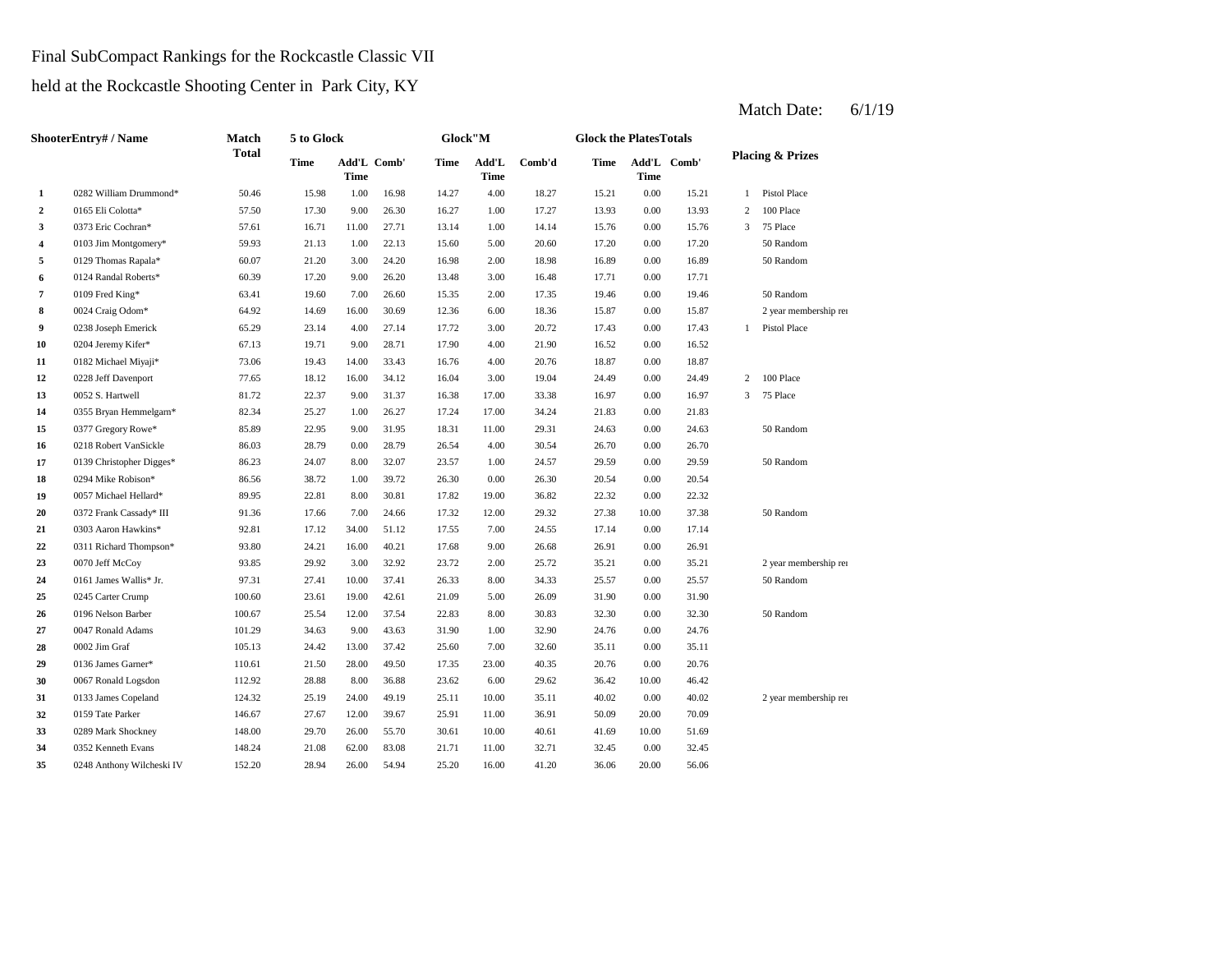| ShooterEntry# / Name |                        | Match         | 5 to Glock |                     |        | Glock"M |               |        | <b>Glock the Plates Totals</b> |                     |        |                             |
|----------------------|------------------------|---------------|------------|---------------------|--------|---------|---------------|--------|--------------------------------|---------------------|--------|-----------------------------|
|                      |                        | Total<br>Time |            | Add'L Comb'<br>Time |        | Time    | Add'L<br>Time | Comb'd | Time                           | Add'L Comb'<br>Time |        | <b>Placing &amp; Prizes</b> |
| 36                   | 0062 Phillip Henderson | 156.04        | 22.82      | 13.00               | 35.82  | 20.47   | 54.00         | 74.47  | 35.75                          | 10.00               | 45.75  |                             |
| 37                   | 0100 Ed Cortrecht      | 168.43        | 27.48      | 43.00               | 70.48  | 27.27   | 16.00         | 43.27  | 44.68                          | 10.00               | 54.68  | 50 Random                   |
| 38                   | 0079 James Carter      | 171.59        | 31.40      | 29.00               | 60.40  | 28.32   | 13.00         | 41.32  | 39.87                          | 30.00               | 69.87  |                             |
| 39                   | 0334 Joseph Runfola    | 190.36        | 33.66      | 53.00               | 86.66  | 29.38   | 29.00         | 58.38  | 45.32                          | 0.00                | 45.32  |                             |
| 40                   | 0364 David Howell      | 191.24        | 22.78      | 47.00               | 69.78  | 15.10   | 54.00         | 69.10  | 42.36                          | 10.00               | 52.36  |                             |
| 41                   | 0189 Don Bailey        | 201.23        | 36.96      | 39.00               | 75.96  | 23.13   | 12.00         | 35.13  | 50.14                          | 40.00               | 90.14  | 50 Random                   |
| 42                   | 0202 Tina Gibbs        | 207.39        | 29.16      | 46.00               | 75.16  | 27.79   | 11.00         | 38.79  | 63.44                          | 30.00               | 93.44  |                             |
| 43                   | 0224 Douglas Klein     | 386.21        | 36.21      | 45.00               | 81.21  | 36.68   | 35.00         | 71.68  | 73.32                          | 160.00              | 233.32 |                             |
| 44                   | 0012 Wilbur Horton     | 525.86        | 44.30      | 89.00               | 133.30 | 43.04   | 53.00         | 96.04  | 136.52                         | 160.00              | 296.52 |                             |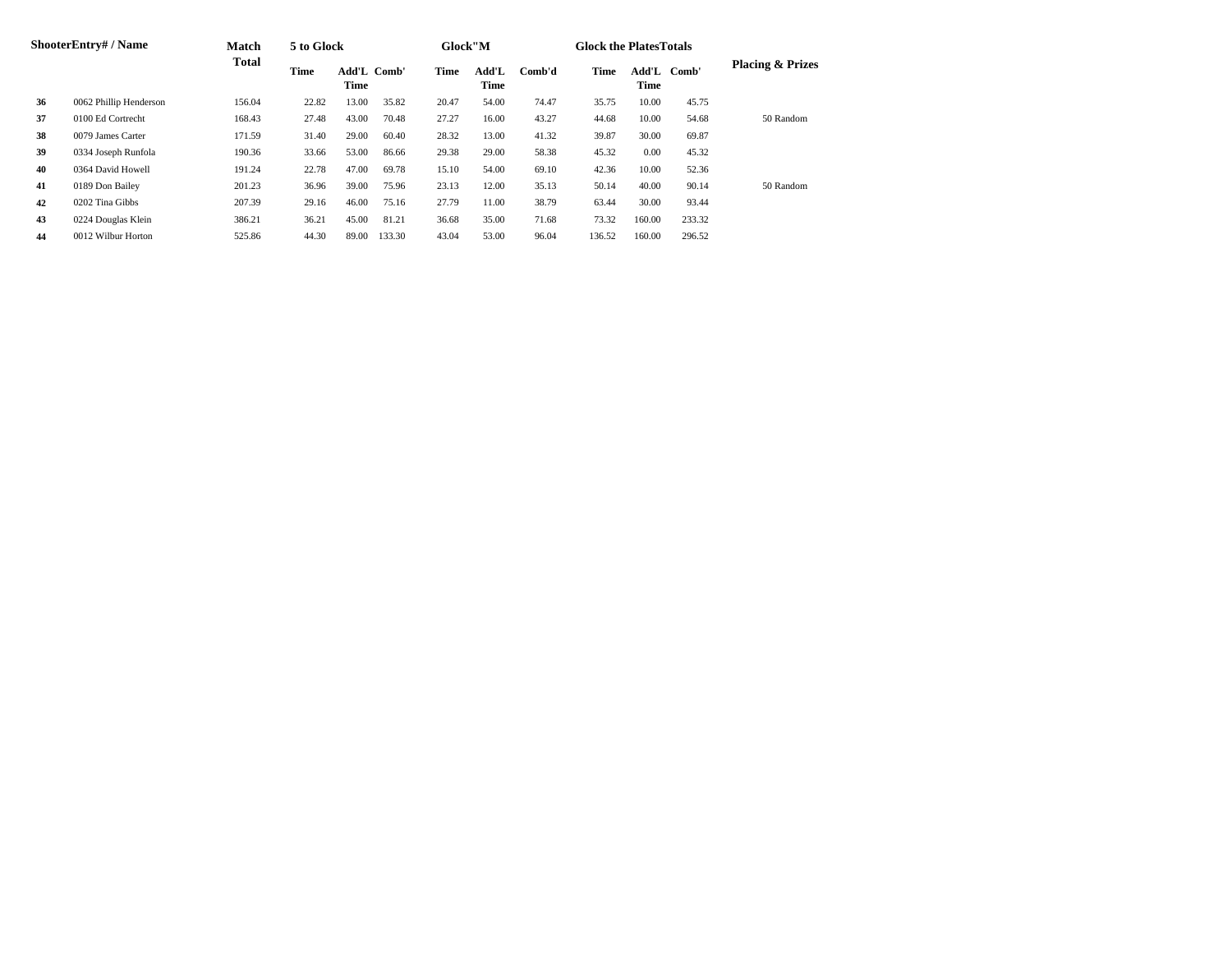## Final Unlimited Rankings for the Rockcastle Classic VII

held at the Rockcastle Shooting Center in Park City, KY

| <b>ShooterEntry#/Name</b> |                           | Match        | 5 to Glock<br>Glock"M |       |             |       |                                  | <b>Glock the PlatesTotals</b> |       |                     |       |                |                             |  |
|---------------------------|---------------------------|--------------|-----------------------|-------|-------------|-------|----------------------------------|-------------------------------|-------|---------------------|-------|----------------|-----------------------------|--|
|                           |                           | <b>Total</b> | Time                  | Time  | Add'L Comb' | Time  | $\mathbf{Add}\mathbf{L}$<br>Time | Comb'd                        | Time  | Add'L Comb'<br>Time |       |                | <b>Placing &amp; Prizes</b> |  |
| $\mathbf{1}$              | 0273 Trace Decker         | 52.85        | 19.28                 | 3.00  | 22.28       | 14.90 | 3.00                             | 17.90                         | 12.67 | 0.00                | 12.67 | $\mathbf{1}$   | Pistol Place                |  |
| $\boldsymbol{2}$          | 0375 Eric Cochran*        | 52.96        | 16.21                 | 7.00  | 23.21       | 12.97 | 4.00                             | 16.97                         | 12.78 | 0.00                | 12.78 | 1              | 100 Place                   |  |
| 3                         | 0126 Randal Roberts*      | 53.89        | 14.95                 | 2.00  | 16.95       | 12.90 | 8.00                             | 20.90                         | 16.04 | 0.00                | 16.04 |                |                             |  |
| 4                         | 0181 Phillip Kreth        | 56.23        | 23.17                 | 1.00  | 24.17       | 18.26 | 0.00                             | 18.26                         | 13.80 | 0.00                | 13.80 | $\overline{c}$ | 100 Place                   |  |
| 5                         | 0206 Jeremy Kifer*        | 58.16        | 18.51                 | 9.00  | 27.51       | 14.76 | 2.00                             | 16.76                         | 13.89 | 0.00                | 13.89 |                |                             |  |
| 6                         | 0112 Fred King*           | 58.71        | 18.18                 | 7.00  | 25.18       | 14.40 | 3.00                             | 17.40                         | 16.13 | 0.00                | 16.13 |                |                             |  |
| $\overline{7}$            | 0023 Wayne Leatherberry   | 58.94        | 19.84                 | 5.00  | 24.84       | 16.84 | 0.00                             | 16.84                         | 17.26 | 0.00                | 17.26 | 3              | 75 Place                    |  |
| 8                         | 0076 Kevin Coomer         | 61.45        | 19.93                 | 3.00  | 22.93       | 15.89 | 6.00                             | 21.89                         | 16.63 | 0.00                | 16.63 |                |                             |  |
| 9                         | 0033 Robert Guidice       | 76.12        | 19.06                 | 21.00 | 40.06       | 15.85 | 7.00                             | 22.85                         | 13.21 | 0.00                | 13.21 |                |                             |  |
| 10                        | 0269 Darin King*          | 76.76        | 12.03                 | 26.00 | 38.03       | 10.62 | 12.00                            | 22.62                         | 16.11 | 0.00                | 16.11 |                |                             |  |
| 11                        | 0221 Robert VanSickle     | 77.10        | 22.64                 | 15.00 | 37.64       | 18.43 | 4.00                             | 22.43                         | 17.03 | 0.00                | 17.03 |                |                             |  |
| 12                        | 0297 Mike Robison*        | 77.21        | 33.23                 | 1.00  | 34.23       | 22.98 | 0.00                             | 22.98                         | 20.00 | $0.00\,$            | 20.00 |                | 50 Random                   |  |
| 13                        | 0071 Jeff McCoy           | 78.48        | 25.94                 | 2.00  | 27.94       | 24.63 | 2.00                             | 26.63                         | 23.91 | 0.00                | 23.91 |                |                             |  |
| 14                        | 0117 Jeff Robinson        | 82.97        | 20.92                 | 14.00 | 34.92       | 21.03 | 5.00                             | 26.03                         | 22.02 | 0.00                | 22.02 |                |                             |  |
| 15                        | 0152 Will McIntosh        | 83.25        | 23.69                 | 11.00 | 34.69       | 19.89 | 7.00                             | 26.89                         | 21.67 | 0.00                | 21.67 |                | 50 Random                   |  |
| 16                        | 0174 Shannon McGill       | 83.28        | 24.06                 | 14.00 | 38.06       | 18.54 | 7.00                             | 25.54                         | 19.68 | 0.00                | 19.68 |                |                             |  |
| 17                        | 0063 Phillip Henderson    | 83.44        | 28.57                 | 0.00  | 28.57       | 30.36 | 0.00                             | 30.36                         | 24.51 | 0.00                | 24.51 |                | 50 Random                   |  |
| 18                        | 0185 Michael Miyaji*      | 83.81        | 18.41                 | 14.00 | 32.41       | 18.86 | 14.00                            | 32.86                         | 18.54 | 0.00                | 18.54 |                |                             |  |
| 19                        | 0358 Bryan Hemmelgarn*    | 84.71        | 18.66                 | 24.00 | 42.66       | 16.76 | 6.00                             | 22.76                         | 19.29 | 0.00                | 19.29 |                |                             |  |
| 20                        | 0200 Rick Gibbs           | 89.08        | 27.37                 | 7.00  | 34.37       | 20.99 | 11.00                            | 31.99                         | 22.72 | 0.00                | 22.72 |                |                             |  |
| 21                        | 0241 Joseph Emerick       | 90.11        | 17.48                 | 15.00 | 32.48       | 17.88 | 9.00                             | 26.88                         | 20.75 | 10.00               | 30.75 |                |                             |  |
| 22                        | 0316 Steve Knickle        | 91.98        | 24.59                 | 14.00 | 38.59       | 21.98 | 5.00                             | 26.98                         | 26.41 | 0.00                | 26.41 |                |                             |  |
| 23                        | 0395 Kevin Green          | 91.99        | 19.79                 | 19.00 | 38.79       | 16.21 | 17.00                            | 33.21                         | 19.99 | 0.00                | 19.99 |                |                             |  |
| 24                        | 0302 Jim Hawkins          | 93.79        | 28.96                 | 13.00 | 41.96       | 26.15 | 0.00                             | 26.15                         | 25.68 | 0.00                | 25.68 |                |                             |  |
| 25                        | 0005 Jim Graf             | 96.22        | 26.28                 | 10.00 | 36.28       | 23.19 | 2.00                             | 25.19                         | 34.75 | 0.00                | 34.75 |                |                             |  |
| 26                        | 0086 Maddie Mahaney       | 99.71        | 27.92                 | 16.00 | 43.92       | 24.43 | 8.00                             | 32.43                         | 23.36 | 0.00                | 23.36 |                |                             |  |
| 27                        | 0016 James Bridgman       | 101.32       | 22.13                 | 16.00 | 38.13       | 24.09 | 9.00                             | 33.09                         | 30.10 | 0.00                | 30.10 |                |                             |  |
| 28                        | 0304 Aaron Hawkins*       | 101.87       | 48.54                 | 18.00 | 66.54       | 14.64 | 3.00                             | 17.64                         | 17.69 | 0.00                | 17.69 |                |                             |  |
| 29                        | 0421 Nathan Noble         | 116.12       | 20.49                 | 30.00 | 50.49       | 18.08 | 9.00                             | 27.08                         | 38.55 | 0.00                | 38.55 |                |                             |  |
| 30                        | 0259 Thomas Mansfield Jr. | 119.42       | 23.19                 | 31.00 | 54.19       | 22.55 | 18.00                            | 40.55                         | 24.68 | 0.00                | 24.68 |                |                             |  |
| 31                        | 0233 Kerry Coyle          | 120.38       | 32.78                 | 11.00 | 43.78       | 30.49 | 12.00                            | 42.49                         | 34.11 | 0.00                | 34.11 |                |                             |  |
| 32                        | 0225 Douglas Klein        | 128.05       | 33.86                 | 20.00 | 53.86       | 34.80 | 8.00                             | 42.80                         | 31.39 | 0.00                | 31.39 |                |                             |  |
| 33                        | 0055 S. Hartwell          | 129.51       | 21.94                 | 16.00 | 37.94       | 17.24 | 18.00                            | 35.24                         | 26.33 | 30.00               | 56.33 |                |                             |  |
| 34                        | 0154 Dennis Klein         | 135.26       | 36.92                 | 22.00 | 58.92       | 36.95 | 5.00                             | 41.95                         | 34.39 | 0.00                | 34.39 |                |                             |  |
| 35                        | 0292 Mark Shockney        | 136.00       | 42.57                 | 9.00  | 51.57       | 29.79 | 7.00                             | 36.79                         | 47.64 | 0.00                | 47.64 |                | 2 year membership rei       |  |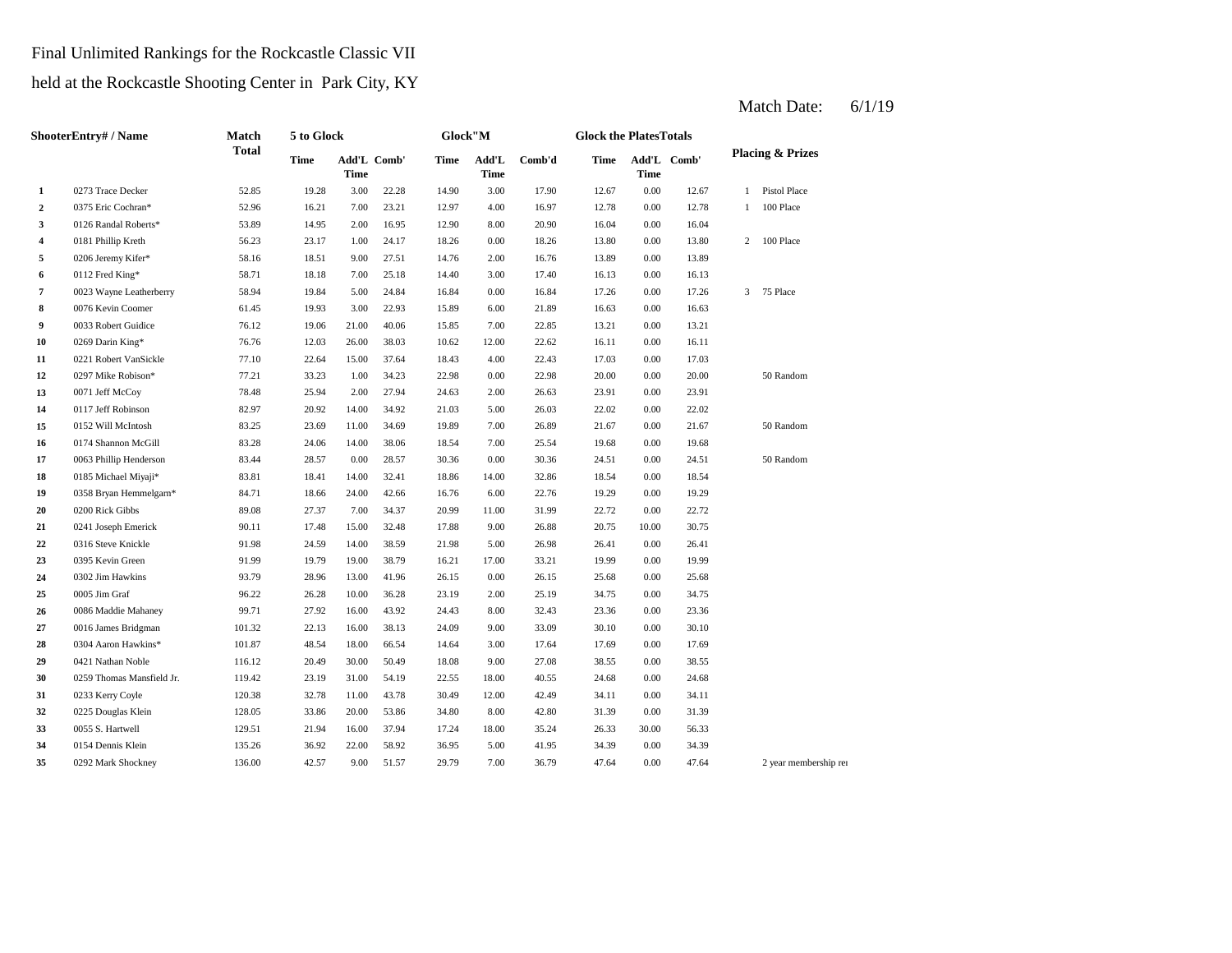| ShooterEntry# / Name |                       | <b>Match</b> | 5 to Glock |                     |       | Glock"M |               |        | <b>Glock the Plates Totals</b> |               |        |   |                             |
|----------------------|-----------------------|--------------|------------|---------------------|-------|---------|---------------|--------|--------------------------------|---------------|--------|---|-----------------------------|
|                      |                       | Total        | Time       | Add'L Comb'<br>Time |       | Time    | Add'L<br>Time | Comb'd | Time                           | Add'L<br>Time | Comb'  |   | <b>Placing &amp; Prizes</b> |
| 36                   | 0198 Nelson Barber    | 146.82       | 29.85      | 36.00               | 65.85 | 25.80   | 30.00         | 55.80  | 25.17                          | 0.00          | 25.17  |   |                             |
| 37                   | 0094 David Goodrich   | 146.97       | 35.80      | 20.00               | 55.80 | 27.37   | 17.00         | 44.37  | 36.80                          | 10.00         | 46.80  | 4 | Pistol Membership Pro       |
| 38                   | 0349 Cory Rapala      | 156.84       | 29.20      | 36.00               | 65.20 | 25.01   | 22.00         | 47.01  | 44.63                          | 0.00          | 44.63  |   | 50 Random                   |
| 39                   | 0251 Eric Neumeier    | 167.56       | 36.69      | 36.00               | 72.69 | 31.58   | 31.00         | 62.58  | 32.29                          | 0.00          | 32.29  |   |                             |
| 40                   | 0192 Don Bailey       | 188.66       | 26.83      | 6.00                | 32.83 | 22.72   | 12.00         | 34.72  | 71.11                          | 50.00         | 121.11 |   |                             |
| 41                   | 0008 Ed Grissom       | 190.42       | 22.77      | 62.00               | 84.77 | 19.36   | 26.00         | 45.36  | 40.29                          | 20.00         | 60.29  |   |                             |
| 42                   | 0073 Ronald Stephen   | 249.16       | 39.26      | 40.00               | 79.26 | 33.67   | 37.00         | 70.67  | 69.23                          | 30.00         | 99.23  |   | 50 Random                   |
| 43                   | 0346 Jonathan Dobbins | 295.13       | 22.52      | 55.00               | 77.52 | 20.85   | 14.00         | 34.85  | 42.76                          | 140.00        | 182.76 |   |                             |
| 44                   | 0388 Austin Hull      | 703.52       | 32.46      | 6.00                | 38.46 | 20.10   | 5.00          | 25.10  | 399.96                         | 240.00        | 639.96 |   | 50 Random                   |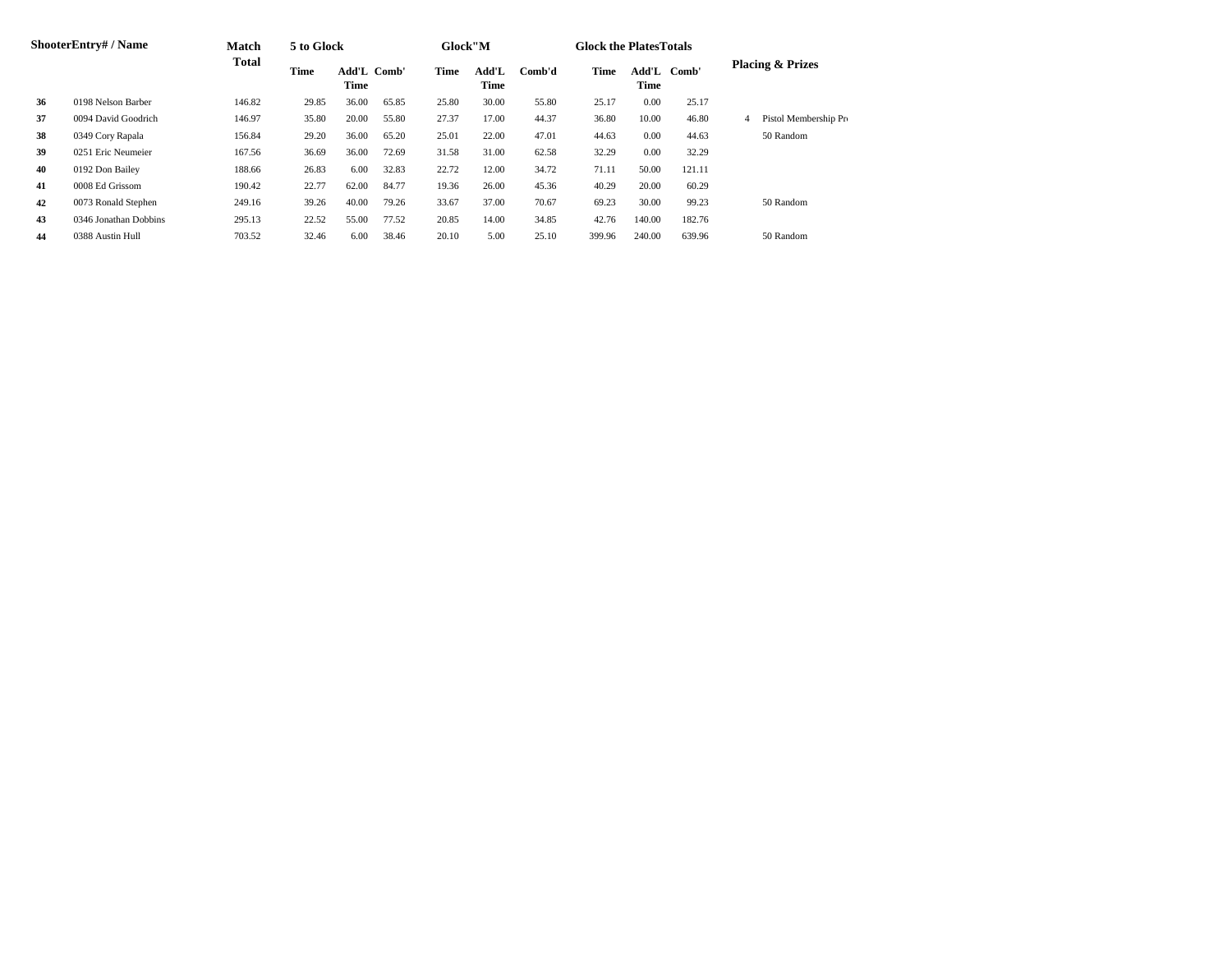#### **Final Team Rankings for the Rockcastle Classic VII**

#### **held at the Rockcastle Shooting Center in Park City, KY**

| <b>Civilian</b>     |              |          |                             |                                                  |
|---------------------|--------------|----------|-----------------------------|--------------------------------------------------|
| <b>Standing</b>     | <b>Score</b> |          | <b>Team Name</b>            | <b>Team Members</b>                              |
|                     |              |          |                             |                                                  |
| 1                   |              | 235.14   | <b>CABIN CREW</b>           | Charles Pearl, Brennen Decker, Trace Decker      |
| 2                   |              | 536.48   | <b>KY MAFIA</b>             | Douglas Klein, Kerry Coyle, Dennis Klein         |
| 3                   |              | 764.33   | <b>JAMES GANG</b>           | Janice Wilson, Bill Smythe, James Wilson         |
| 4                   |              | 949.90   | NKY STAFF Y'ALL             | Curt Belcher, Kimberly Cassell, Geoffrey Solomon |
| 5                   |              | 1,017.07 | <b>FIGHTING MONGOOSES</b>   | Keagan Miller, Jaelen Babo, John Sollinger       |
| Civilian Junior     |              |          |                             |                                                  |
| <b>Standing</b>     | <b>Score</b> |          | <b>Team Name</b>            | <b>Team Members</b>                              |
| 1                   |              | 1,167.49 | NKY ALPHA Y'ALL             | Caleb Rehkamp, Kalib Solomon, Jake Payne         |
| 2                   |              | 1,642.76 | NKY CHARLIE Y'ALL           | Keller Drahman, Rayven Hogle, Jordan Parr        |
| 3                   |              | 1,926.02 | NKY BRAVO Y'ALL             | Kohen Drahman, Walter Nachazel, Oliver Noth      |
| 4                   |              | 2,075.99 | MIAMI VALLEY YOUNG MARINES  | Jordyn Webb, Matthew Waller, Emmalee Waldron     |
| 5                   |              | 2,201.64 | NKY GIRL'S Y'ALL            | Iris Noth, Emmalyn Martin, Adelaide Solomon      |
| <b>Master Stock</b> |              |          |                             |                                                  |
| <b>Standing</b>     | <b>Score</b> |          | <b>Team Name</b>            | <b>Team Members</b>                              |
| 1                   |              | 183.30   | <b>SHERIFF MILLER, BCSO</b> | Jim Montgomery*, Craig Odom*, Randal Roberts*    |
| 2                   |              | 227.23   | <b>SCOTTY'S PMAG'S</b>      | Fred King*, Jeremy Kifer*, Michael Miyaji*       |